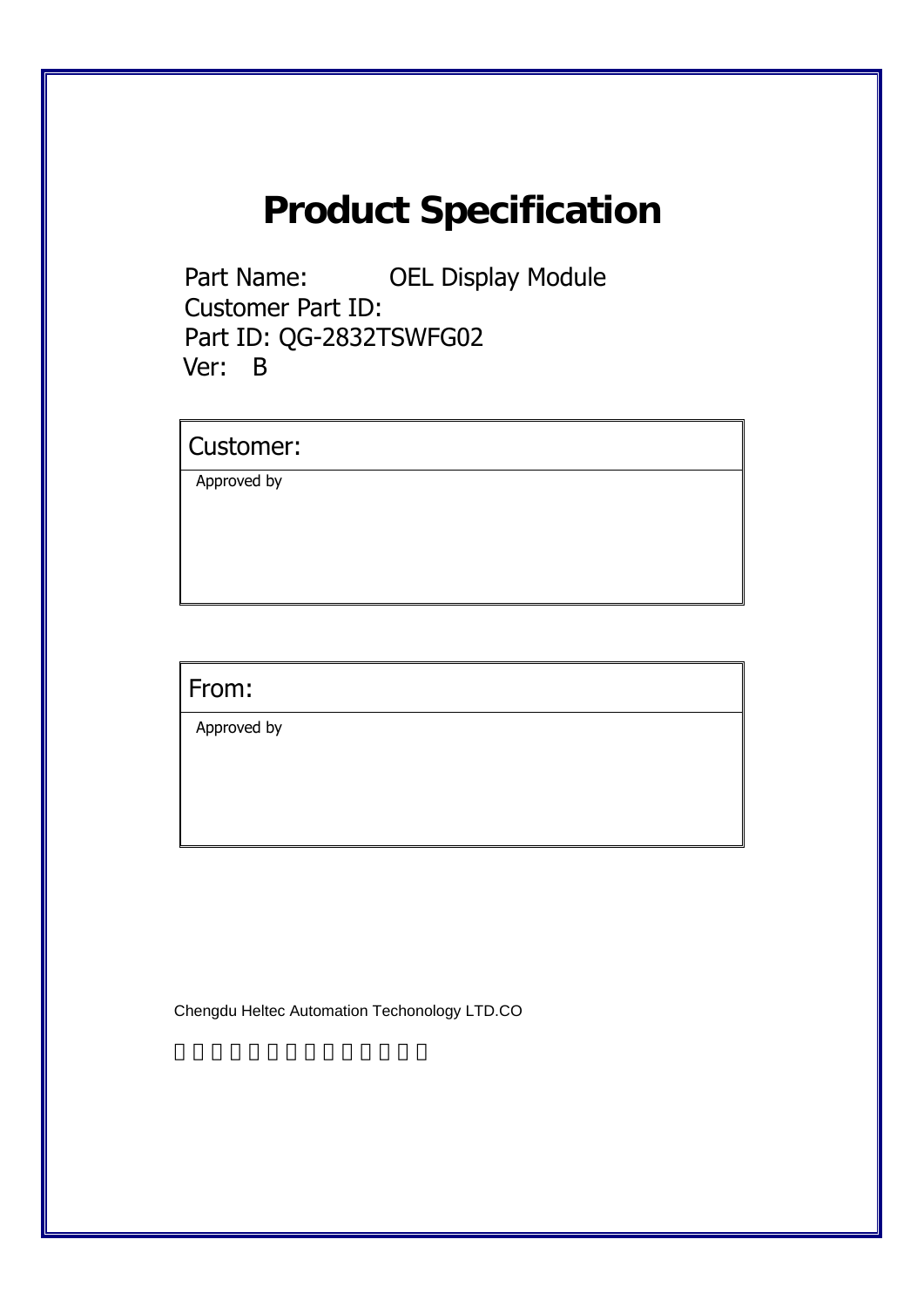# **Revised History**

| <b>Part Number</b> | <b>Revision</b>           | <b>Revision Content</b> | <b>Revised on</b> |
|--------------------|---------------------------|-------------------------|-------------------|
| QG-2832TSWFG02     | $\boldsymbol{\mathsf{A}}$ | New                     | 20140527          |
|                    | $\sf B$                   | 更改 POL 尺寸               | 20140912          |
|                    |                           |                         |                   |
|                    |                           |                         |                   |
|                    |                           |                         |                   |
|                    |                           |                         |                   |
|                    |                           |                         |                   |
|                    |                           |                         |                   |
|                    |                           |                         |                   |
|                    |                           |                         |                   |
|                    |                           |                         |                   |
|                    |                           |                         |                   |
|                    |                           |                         |                   |
|                    |                           |                         |                   |
|                    |                           |                         |                   |
|                    |                           |                         |                   |
|                    |                           |                         |                   |
|                    |                           |                         |                   |
|                    |                           |                         |                   |
|                    |                           |                         |                   |
|                    |                           |                         |                   |
|                    |                           |                         |                   |
|                    |                           |                         |                   |
|                    |                           |                         |                   |
|                    |                           |                         |                   |
|                    |                           |                         |                   |
|                    |                           |                         |                   |
|                    |                           |                         |                   |
|                    |                           |                         |                   |
|                    |                           |                         |                   |
|                    |                           |                         |                   |
|                    |                           |                         |                   |
|                    |                           |                         |                   |
|                    |                           |                         |                   |

×,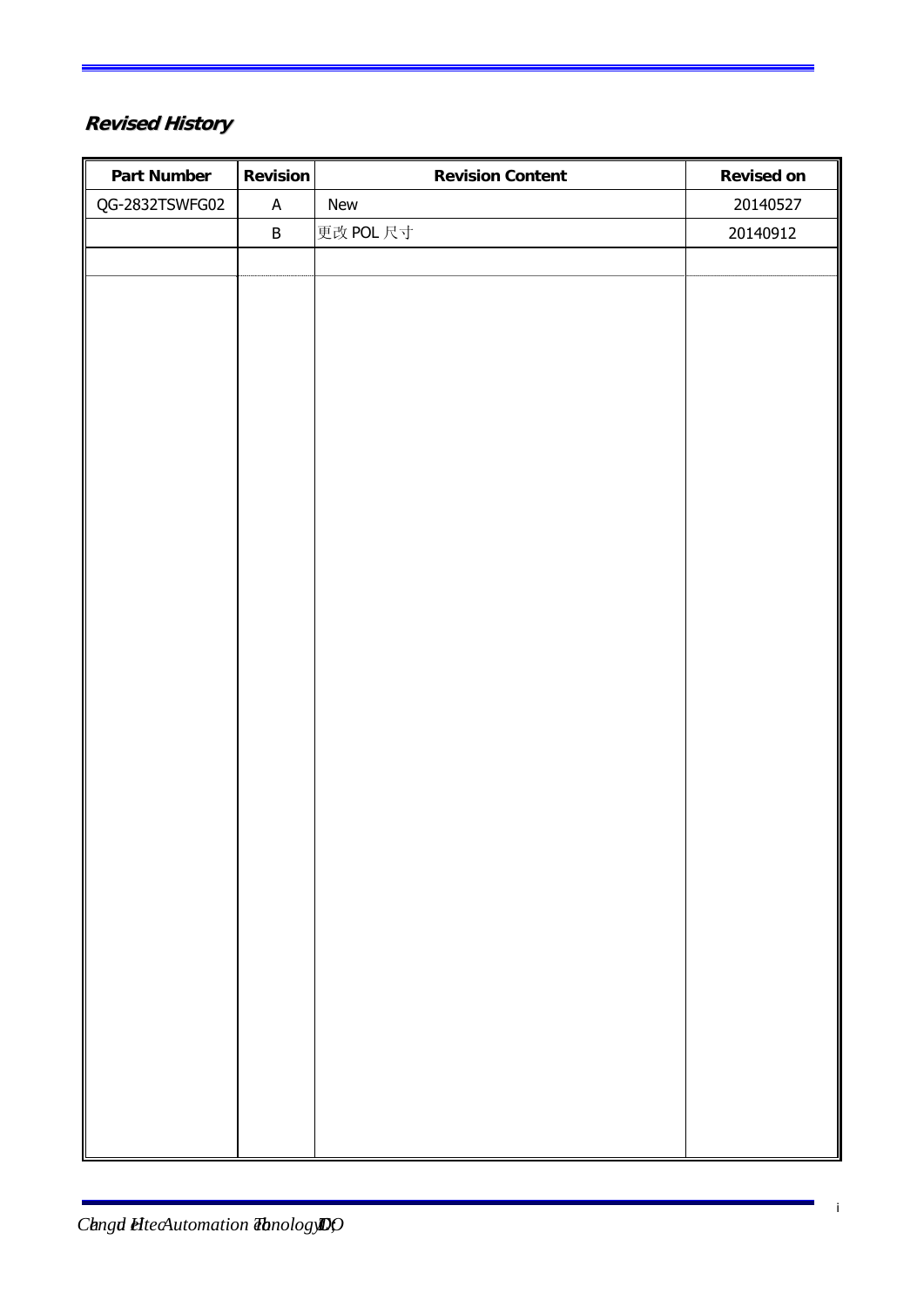# **C o n t e n t s**

# **R e v is io n H isto ry**

# **C o n te n ts**

# **1 . B a s ic Sp e cific a tio ns**

- 1.1 Display Specifications
- 1.2 Mechanical Specifications
- 1.3 Active Area / Memory Mapping & Pixel Construction
- 1.4 Mechanical Drawing
- 1.5 Pin Definition

# **2. A b s o lu te M a x im u m R a tin gs**

# **3. Optics & E le ctric a l C h a ra cte ristics**

- 3.1 Optics Characteristics
- 3.2 DC Characteristics
- 3.3 AC Characteristics
	- 3.3.1 I2C Interface Characteristics
	- 3.3.2 I2C Interface with Internal Charge Pump
	- 3.3.3 I2C Interface with External VCC

# **4. F u n ctio n a l Sp e cific a tion**

- 4.1 Commands
- 4.2 Power down and Power up Sequence
	- 4.2.1 Power up Sequence
	- 4.2.2 Power down Sequence
- 4.3 Reset Circuit
- 4.4 Actual Application Example
	- 4.4.1 VCC Supplied Externally
	- 4.4.2 VCC Generated by Internal DC/DC Circuit

# **5. R e lia b ility**

- 5.1 Contents of Reliability Tests
- 5.2 Failure Check Standard

# 6. Outgoing Quality Control Specifications

- 6.1 Environment Required
- 6.2 Sampling Plan
- 6.3 Criteria & Acceptable Quality Level
	- 6.3.1 Cosmetic Check (Display Off) in Non-Active Area
	- 6.3.2 Cosmetic Check (Display Off) in Active Area
	- 6.3.3 Pattern Check (Display On) in Active Area

# **7.** Package Specifications

- 8. Precautions When Using These OEL Display Modules
	- 8.1 Handling Precautions
	- 8.2 Storage Precautions
	- 8.3 Designing Precautions
	- 8.4 Precautions when disposing of the OEL display modules
	- 8.5 Other Precautions

# **W a rra n ty**

# **N o tice**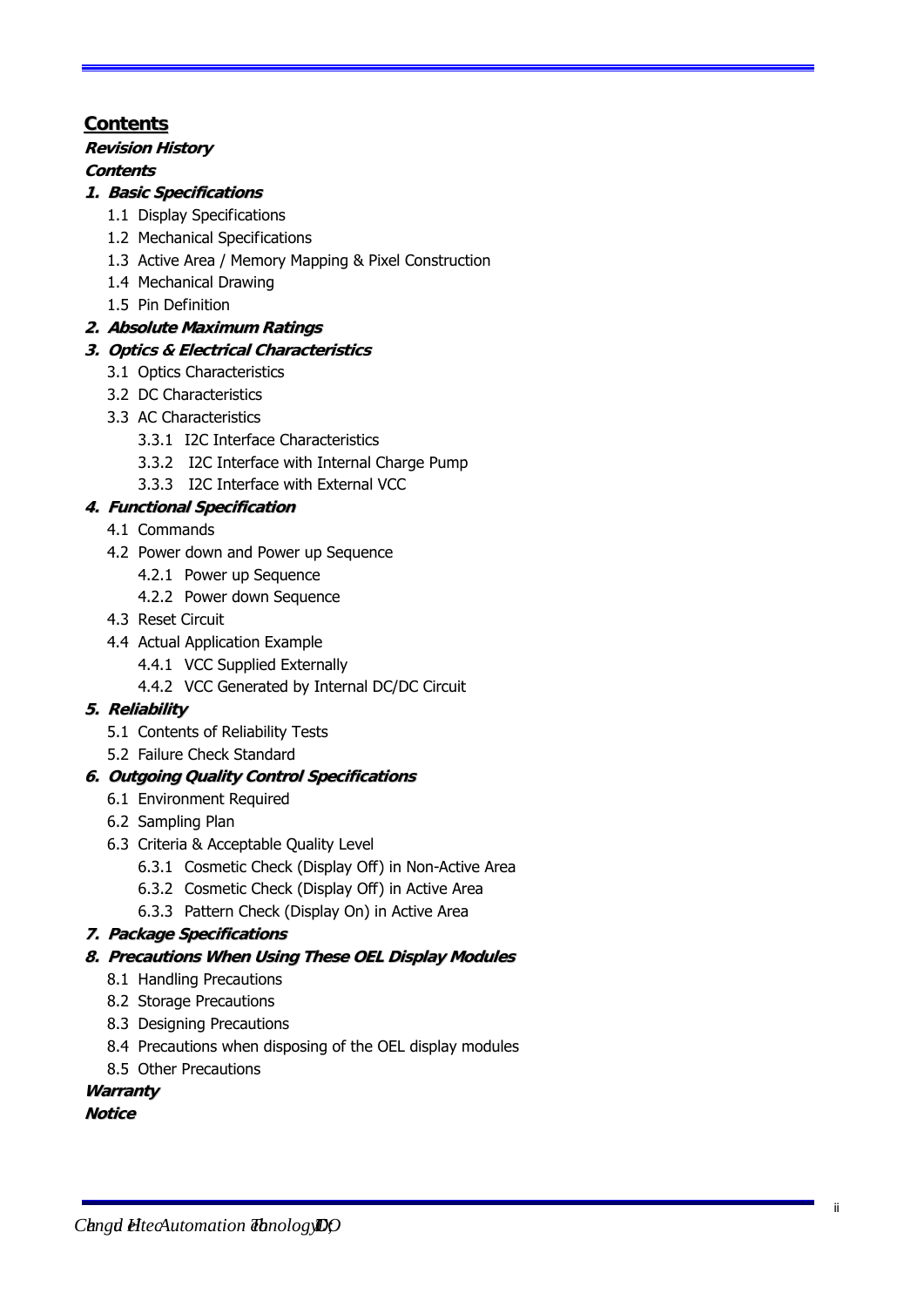# **1. Basic Specifications**

### **1.1 Display Specifications**

|    | 1) Display Mode: | <b>Passive Matrix</b> |
|----|------------------|-----------------------|
| -- |                  |                       |

- 2) Display Color: Monochrome (White)
- 3) Drive Duty: 1/32 Duty

# **1.2 Mechanical Specifications**

- 1) Outline Drawing: According to the annexed outline drawing
- 2) Number of Pixels:  $128 \times 32$
- 3) Panel Size:  $30.0 \times 11.5 \times 1.2$  (mm)
- 4) Active Area:  $22.384 \times 5.584$  (mm)
- 5) Pixel Pitch:  $0.175 \times 0.175$  (mm)
- 6) Pixel Size:  $0.159 \times 0.159$  (mm)
- 7) Weight: TBD
	-

# **1.3 Active Area / Memory Mapping & Pixel Construction**



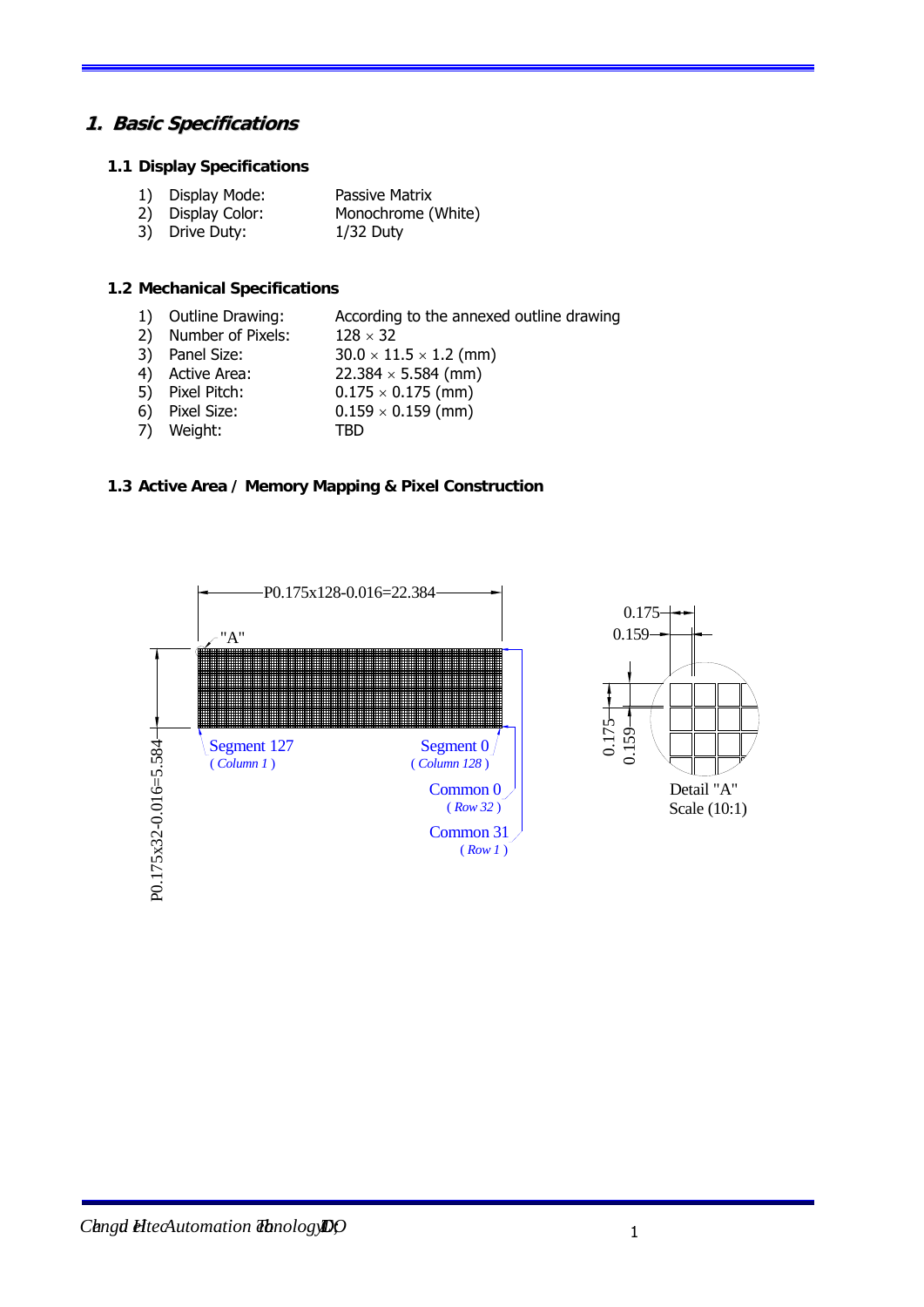# **1.4 Mechanical Drawing**

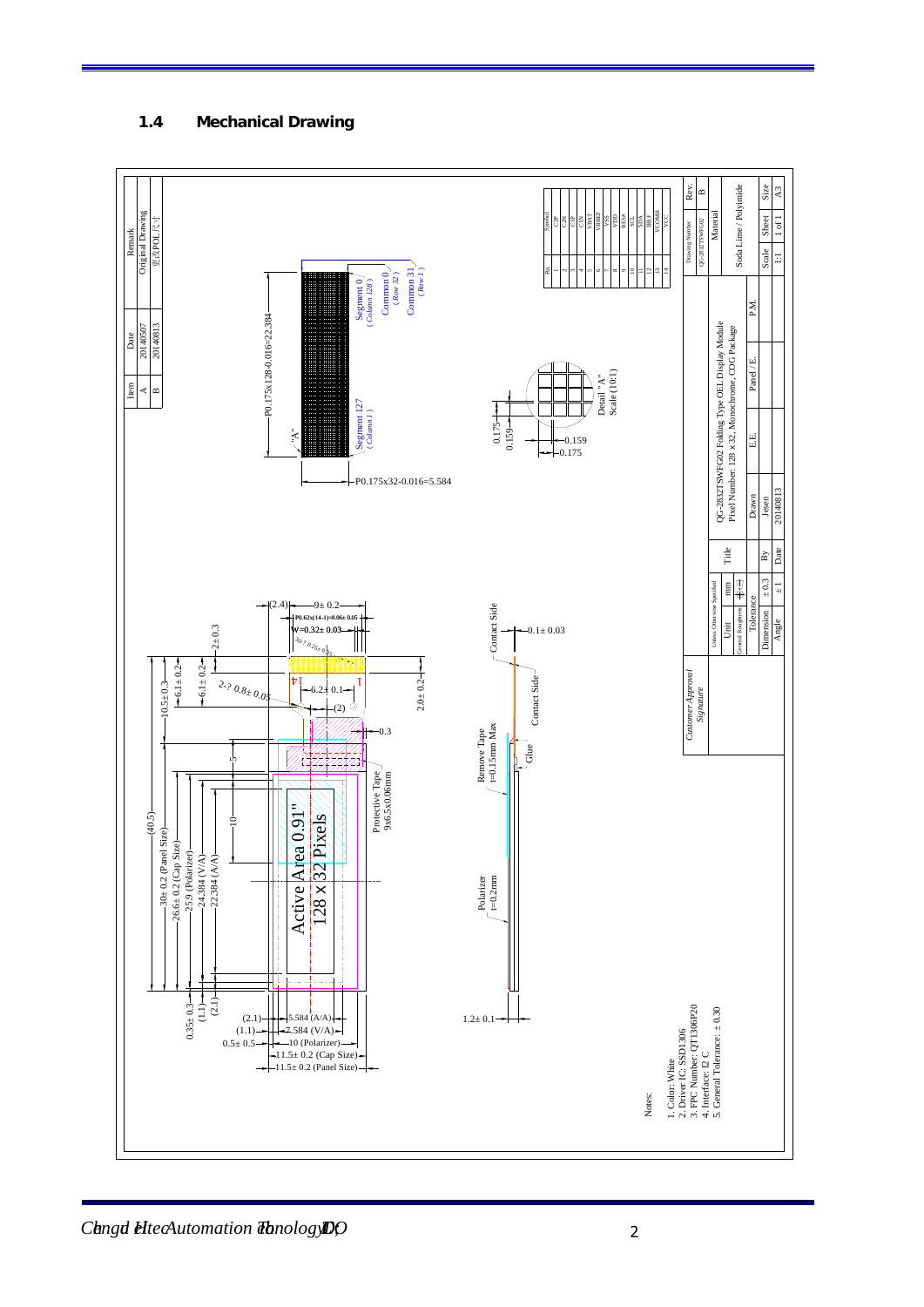# **1.5 Pin Definition**

| <b>Pin Number</b>      | Symbol                 | 1/0          | <b>Function</b>                                                                                                                                                                                                                                                                             |  |  |  |
|------------------------|------------------------|--------------|---------------------------------------------------------------------------------------------------------------------------------------------------------------------------------------------------------------------------------------------------------------------------------------------|--|--|--|
|                        | <b>Power Supply</b>    |              |                                                                                                                                                                                                                                                                                             |  |  |  |
| 8                      | <b>VDD</b>             | P            | <b>Power Supply for Logic</b><br>This is a voltage supply pin. It must be connected to external source.                                                                                                                                                                                     |  |  |  |
| 7                      | <b>VSS</b>             | P            | <b>Ground of Logic Circuit</b><br>This is a ground pin. It acts as a reference for the logic pins. It must be<br>connected to external ground.                                                                                                                                              |  |  |  |
| 14                     | <b>VCC</b>             | P            | <b>Power Supply for OEL Panel</b><br>This is the most positive voltage supply pin of the chip. A stabilization capacitor<br>should be connected between this pin and V <sub>SS</sub> when the converter is used. It<br>must be connected to external source when the converter is not used. |  |  |  |
| <b>Driver</b>          |                        |              |                                                                                                                                                                                                                                                                                             |  |  |  |
| 12                     | <b>IREF</b>            | $\mathbf{I}$ | <b>Current Reference for Brightness Adjustment</b><br>This pin is segment current reference pin. A resistor should be connected<br>between this pin and $V_{SS}$ . Set the current at 12.5 $\mu$ A maximum.                                                                                 |  |  |  |
| 13                     | <b>VCOMH</b>           | O            | <b>Voltage Output High Level for COM Signal</b><br>This pin is the input pin for the voltage output high level for COM signals. A<br>capacitor should be connected between this pin and V <sub>SS</sub> .                                                                                   |  |  |  |
| <b>DC/DC Converter</b> |                        |              |                                                                                                                                                                                                                                                                                             |  |  |  |
| 5                      | <b>VBAT</b>            | P            | Power Supply for DC/DC Converter Circuit<br>This is the power supply pin for the internal buffer of the DC/DC voltage converter.<br>It must be connected to external source when the converter is used. It should be<br>connected to $V_{DD}$ when the converter is not used.               |  |  |  |
| 3/4<br>1/2             | C1P / C1N<br>C2P / C2N | $\mathbf I$  | Positive Terminal of the Flying Inverting Capacitor<br><b>Negative Terminal of the Flying Boost Capacitor</b><br>The charge-pump capacitors are required between the terminals. They must be<br>floated when the converter is not used.                                                     |  |  |  |
| <b>Interface</b>       |                        |              |                                                                                                                                                                                                                                                                                             |  |  |  |
| 9                      | RES#                   | $\mathbf{I}$ | <b>Power Reset for Controller and Driver</b><br>This pin is reset signal input. When the pin is low, initialization of the chip is<br>executed. Keep this pin pull high during normal operation.                                                                                            |  |  |  |

# **1.5 Pin Definition (Continued)**

| <b>Pin Number</b>            | Symbol       | 1/0 | <b>Function</b>                                                                                                                                                                                      |
|------------------------------|--------------|-----|------------------------------------------------------------------------------------------------------------------------------------------------------------------------------------------------------|
| <b>Interface (Continued)</b> |              |     |                                                                                                                                                                                                      |
| 10                           | <b>SCL</b>   |     | <b>IIC Bus Clock Signal</b><br>The transmission if information in the I2C bus is following a clock sigmal. Each<br>transmission of data bit is taken place during a single clock period of this pin. |
| 11                           | <b>SDA</b>   | I/O | <b>12C Bus Data Signal</b><br>This pin acts as a communication channel between the transmitter and the<br>receiver.                                                                                  |
| <b>Reserve</b>               |              |     |                                                                                                                                                                                                      |
| 6                            | <b>VBREF</b> |     | NC.                                                                                                                                                                                                  |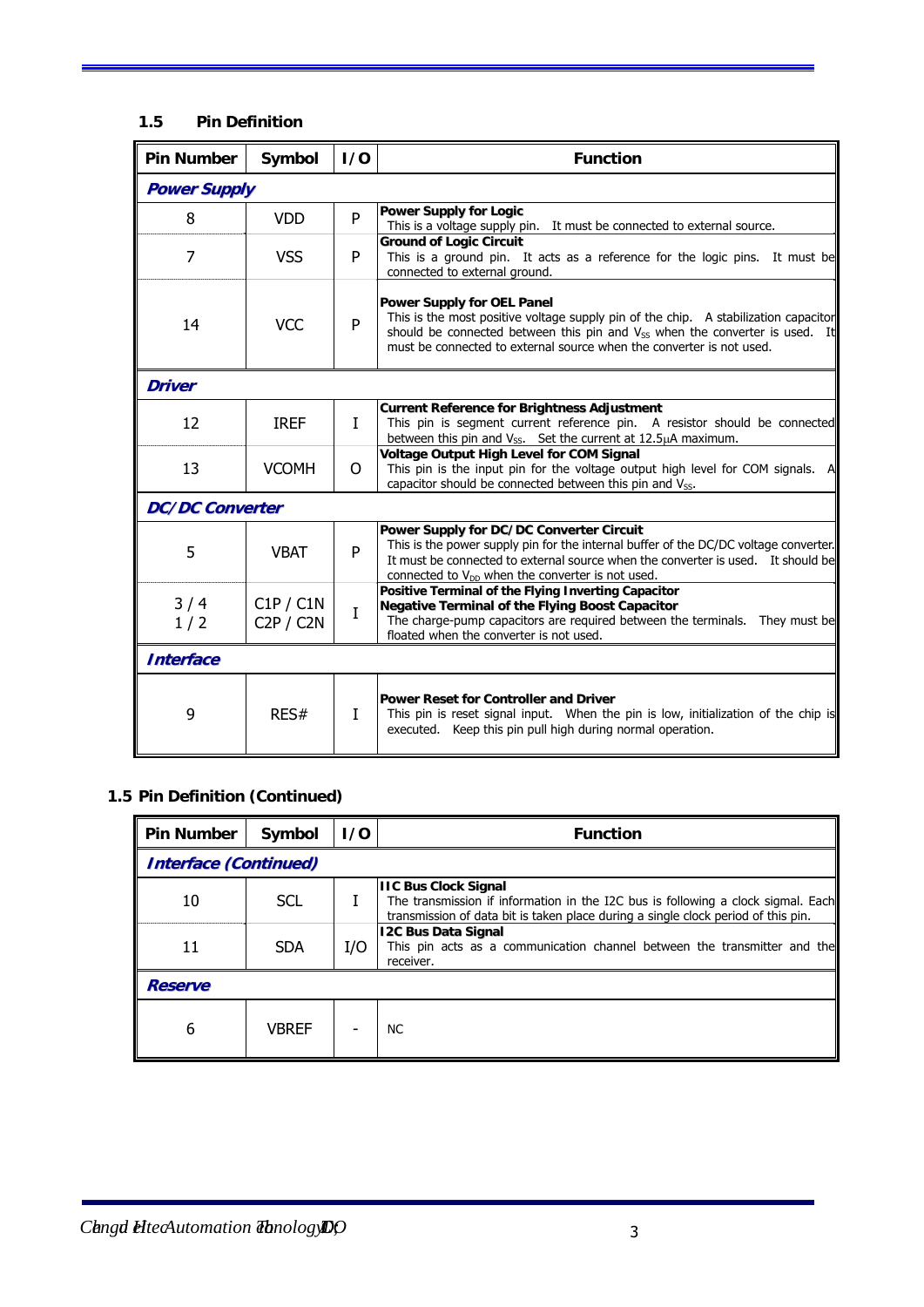# **2. Absolute Maximum Ratings**

| Parameter                                           | Symbol                      | Min      | Max | Unit            | <b>Notes</b> |
|-----------------------------------------------------|-----------------------------|----------|-----|-----------------|--------------|
| Supply Voltage for Logic                            | $V_{DD}$                    | $-0.3$   | 4   | ν               | 1, 2         |
| Supply Voltage for Display                          | $V_{CC}$                    | $\Omega$ | 16  | v               | 1, 2         |
| Supply Voltage for DC/DC<br>(Internal DC/DC Enable) | $V_{bat}$                   | $-0.3$   | 4.3 | V               | 1, 2         |
| <b>Operating Temperature</b>                        | $\mathsf{T}_{\mathsf{OP}}$  | $-40$    | 85  | $\circ$ C       |              |
| Storage Temperature                                 | $\mathsf{T}_{\mathsf{STG}}$ | $-40$    | 85  | $\rm ^{\circ}C$ | 3            |
| Life Time $(120 \text{ cd/m}^2)$                    |                             | 10,000   |     | hour            | 4            |
| Life Time $(80 \text{ cd/m}^2)$                     |                             | 30,000   |     | hour            | 4            |
| Life Time (60 cd/m <sup>2</sup> )                   |                             | 50,000   |     | hour            | 4            |

Note 1: All the above voltages are on the basis of " $V_{SS} = 0V$ ".

Note 2: When this module is used beyond the above absolute maximum ratings, permanent breakage of the module may occur. Also, for normal operations, it is desirable to use this module under the conditions according to Section 3. "Optics & Electrical Characteristics". If this module is used beyond these conditions, malfunctioning of the module can occur and the reliability of the module may deteriorate.

Note 3: The defined temperature ranges do not include the polarizer. The maximum withstood temperature of the polarizer should be 80°C.

Note 4:  $V_{CC}$  = 8.0V, T<sub>a</sub> = 25°C, 50% Checkerboard.

Software configuration follows Section 4.4 Initialization.

End of lifetime is specified as 50% of initial brightness reached. The average operating lifetime at room temperature is estimated by the accelerated operation at high temperature conditions.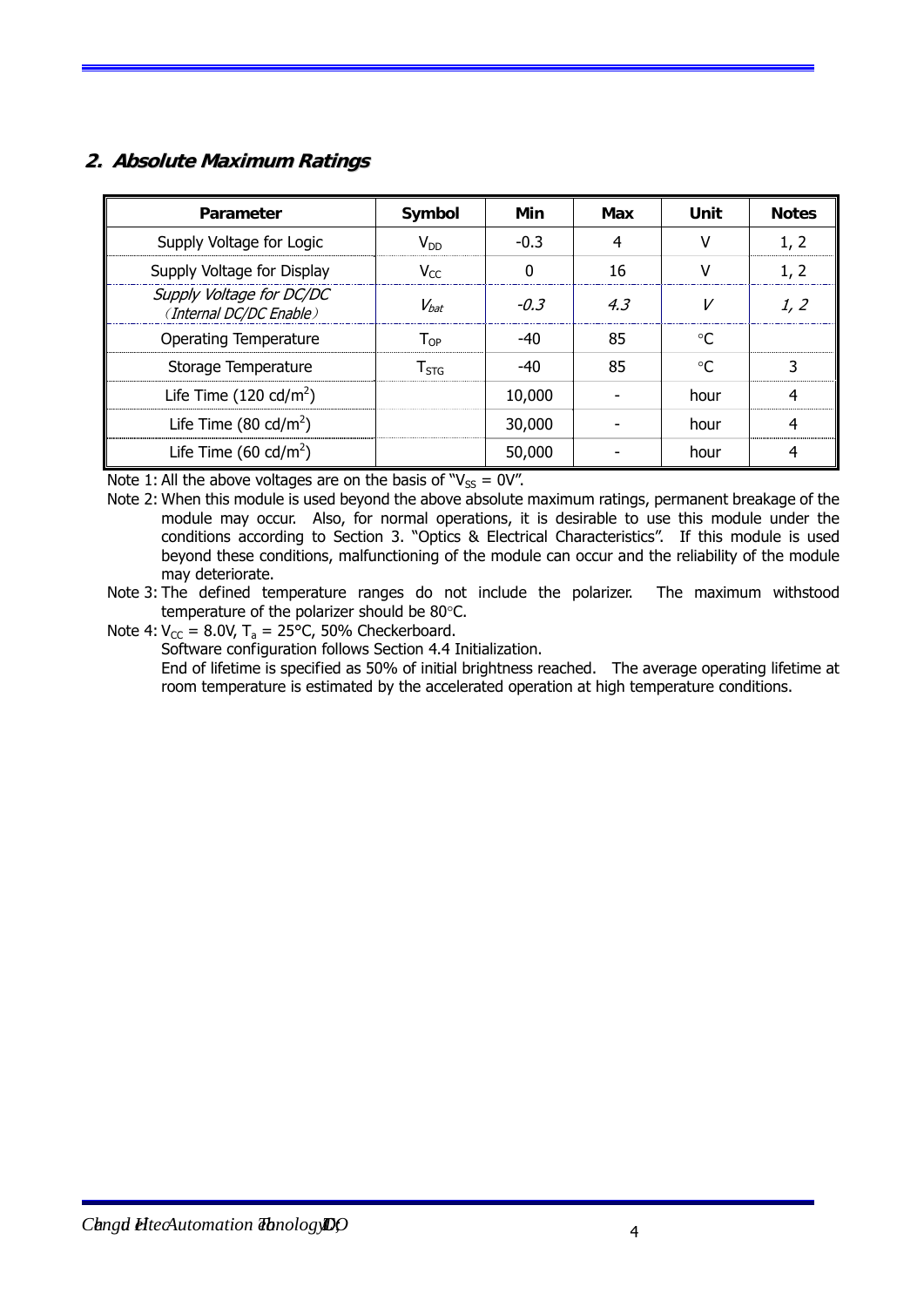# **3. Optics & Electrical Characteristics**

# **3.1 Optics Characteristics**

| <b>Characteristics</b>                                      | Symbol       | <b>Conditions</b> | Min          | Typ          | Max          | Unit              |
|-------------------------------------------------------------|--------------|-------------------|--------------|--------------|--------------|-------------------|
| <b>Brightness</b><br>(V <sub>CC</sub> Supplied Externally)  | $L_{\rm br}$ | Note 5            | 160          |              |              | cd/m <sup>2</sup> |
| <b>Brightness</b><br>$ V_{CC}$ Generated by Internal DC/DC) | $L_{br}$     | Note 6            | <i>160</i>   | 190          |              | cd/m <sup>2</sup> |
| C.I.E. (White)                                              | (x)          | C.I.E. 1931       | 0.28<br>0.31 | 0.32<br>0.35 | 0.36<br>0.39 |                   |
| Dark Room Contrast                                          | CR           |                   |              | 2000:1       |              |                   |
| <b>Viewing Angle</b>                                        |              |                   |              | Free         |              | degree            |

\* Optical measurement taken at  $V_{DD} = 2.8V$ ,  $V_{CC} = 8V$ . Software configuration follows Section 4.4 Initialization.

# **3.2 DC Characteristics**

| <b>Characteristics</b>                                                             | Symbol                               | <b>Conditions</b>                          | Min                 | <b>Typ</b>     | Max                 | Unit   |
|------------------------------------------------------------------------------------|--------------------------------------|--------------------------------------------|---------------------|----------------|---------------------|--------|
| Supply Voltage for Logic                                                           | $V_{DD}$                             |                                            | 1.65                | 2.8            | 3.3                 | V      |
| Supply Voltage for Display<br>(Supplied Externally)                                | $V_{CC}$                             | Note 5<br>(Internal DC/DC Disable)         | 6.4                 |                | 9.0                 | V      |
| Supply Voltage for DC/DC                                                           | $V_{\text{rat}}$                     | Internal DC/DC Enable                      | 3.5                 |                | 4.2                 | V      |
| Supply Voltage for Display<br>(Generated by Internal DC/DC)                        | $V_{CC}$                             | Note 6<br>(Internal DC/DC Enable)          | 7                   | 7.25           | 7.5                 | V      |
| High Level Input                                                                   | $V_{IH}$                             | $I_{OUT} = 100 \mu A$ , 3.3MHz             | $0.8 \times V_{DD}$ |                | $V_{DD}$            | $\vee$ |
| Low Level Input                                                                    | $V_{IL}$                             | $I_{\text{OUT}} = 100\mu\text{A}$ , 3.3MHz | $\Omega$            |                | $0.2 \times V_{DD}$ | V      |
| High Level Output                                                                  | $V_{OH}$                             | $I_{\text{OUT}} = 100 \mu A$ , 3.3MHz      | $0.9 \times V_{DD}$ |                | $V_{DD}$            | $\vee$ |
| Low Level Output                                                                   | $V_{OL}$                             | $I_{\text{OUT}} = 100\mu\text{A}$ , 3.3MHz | $\Omega$            |                | $0.1 \times V_{DD}$ | $\vee$ |
| Operating Current for $V_{DD}$                                                     | $I_{DD}$                             |                                            |                     | 180            | 300                 | μA     |
| Operating Current for $V_{CC}$<br>(V <sub>CC</sub> Supplied Externally)            | $I_{CC}$                             | Note 7                                     |                     | 10             | 16                  | mA     |
| <b>Operating Current for VBAT</b><br>(V <sub>cc</sub> Generated by Internal DC/DC) | $I_{\scriptscriptstyle\mathit{BAT}}$ | Note 8                                     |                     | 21.0           | 26.0                | mA     |
| Sleep Mode Current for V <sub>DD</sub>                                             | $I_{DD, SLEEP}$                      |                                            |                     | $\mathbf{1}$   | 5                   | μA     |
| Sleep Mode Current for $V_{CC}$                                                    | $I_{CC, SLEEP}$                      |                                            |                     | $\overline{2}$ | 10                  | μA     |

Note 5 & 6: Brightness (L<sub>br</sub>) and Supply Voltage for Display (V<sub>CC</sub>) are subject to the change of the panel characteristics and the customer's request.

Note 7:  $V_{DD} = 2.8V$ ,  $V_{CC} = 7.25V$ , 100% Display Area Turn on.

Note 8:  $V_{DD}$  = 2.8V, V $_{CC}$  = 7.25V, 100% Display Area Turn on.

\* Software configuration follows Section 4.4 Initialization.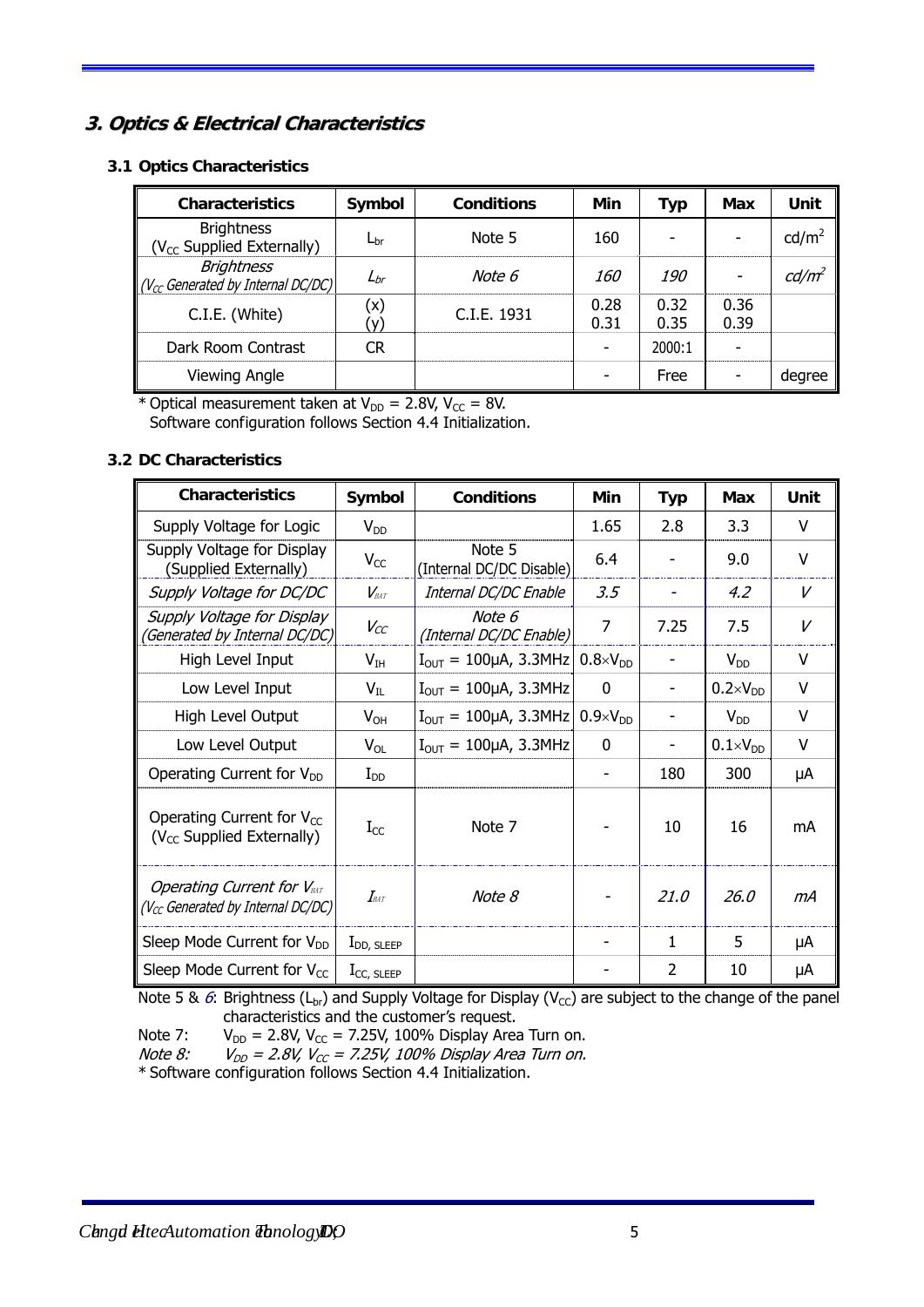# **3.3 AC Characteristics**

| Symbol                | <b>Description</b>                                                                  | Min | Max | Unit |
|-----------------------|-------------------------------------------------------------------------------------|-----|-----|------|
| $\tau_{\text{cycle}}$ | Clock Cycle Time                                                                    | 2.5 |     | μs   |
| <b><i>LHSTART</i></b> | Start Condition Hold Time                                                           | 0.6 |     | μs   |
|                       | Data Hold Time (for "SDA <sub>OUT</sub> " Pin)                                      | 0   |     |      |
| $t_{HD}$              | Data Hold Time (for "SDA <sub>IN</sub> " Pin)                                       | 300 |     | ns   |
| $t_{SD}$              | Data Setup Time                                                                     | 100 |     | ns   |
| <b>t</b> sstart       | <b>Start Condition Setup Time</b><br>(Only relevant for a repeated Start condition) | 0.6 |     | μs   |
| <b>t</b> sstop        | <b>Stop Condition Setup Time</b>                                                    | 0.6 |     | μs   |
| $t_{\sf R}$           | Rise Time for Data and Clock Pin                                                    |     | 300 | ns   |
| tF                    | Fall Time for Data and Clock Pin                                                    |     | 300 | ns   |
| $t_{\text{IDLE}}$     | Idle Time before a New Transmission can Start                                       | 1.3 |     | μs   |

 $3.3.1$ I<sup>2</sup>C Interface Timing Characteristics:

\* ( $V_{DD}$  -  $V_{SS}$  = 1.65V to 3.3V, T<sub>a</sub> = 25°C)

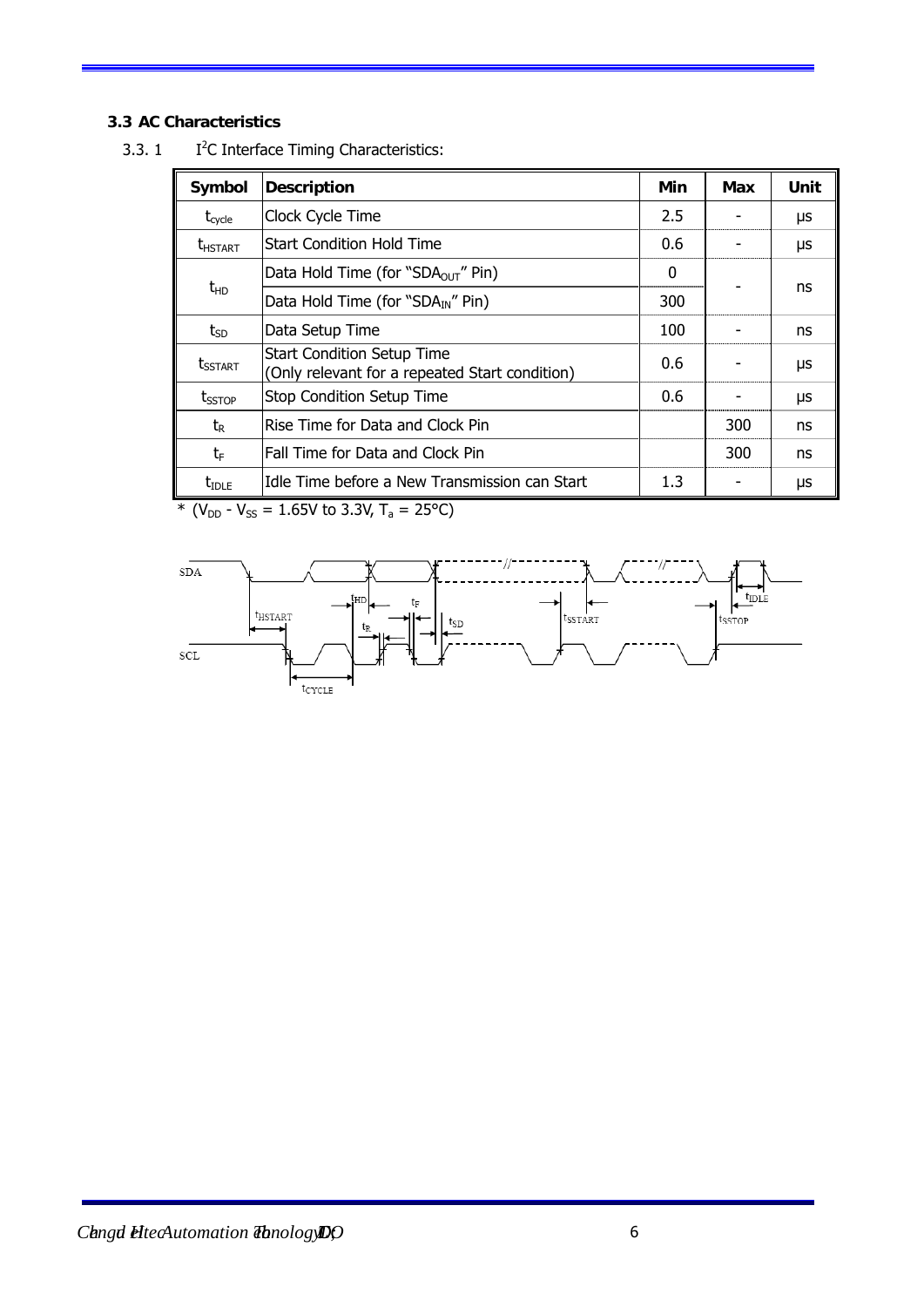

#### 3.3.2 **I<sup>2</sup> C Interface with Internal Charge Pump**

### **Recommended Components:**

| $C1$ .                            | $0.1\mu F / 6.3V$ , X5R                                   |
|-----------------------------------|-----------------------------------------------------------|
| C2:                               | 4.7µF / 6.3V, X5R                                         |
| C3:                               | 2.2µF/ 16V, X7R                                           |
| C4:                               | 4.7µF / 16V, X7R                                          |
| CS:                               | $0.1\,\text{µF}$ / $16\,\text{V}$ , X7R                   |
| $C6, C7$ :                        | 1µF / 16V, X7R                                            |
| R3:                               | $560K\Omega$ , R3 = (Voltage at IREF - VSS) / IREF        |
| R <sub>2</sub> , R <sub>1</sub> : | 47k $\Omega$                                              |
| R <sub>4</sub> , R <sub>5</sub> : | 4. $7k\Omega$                                             |
| $Q1$ :                            | FDN338P                                                   |
| Q2:                               | FDN335N                                                   |
| Notes:                            |                                                           |
| VDD:                              | $1.65 \sim 3.3$ V, it should be equal to MPU I/O voltage. |
| VBAT in:                          | $3.5 \times 4.2V$                                         |
|                                   |                                                           |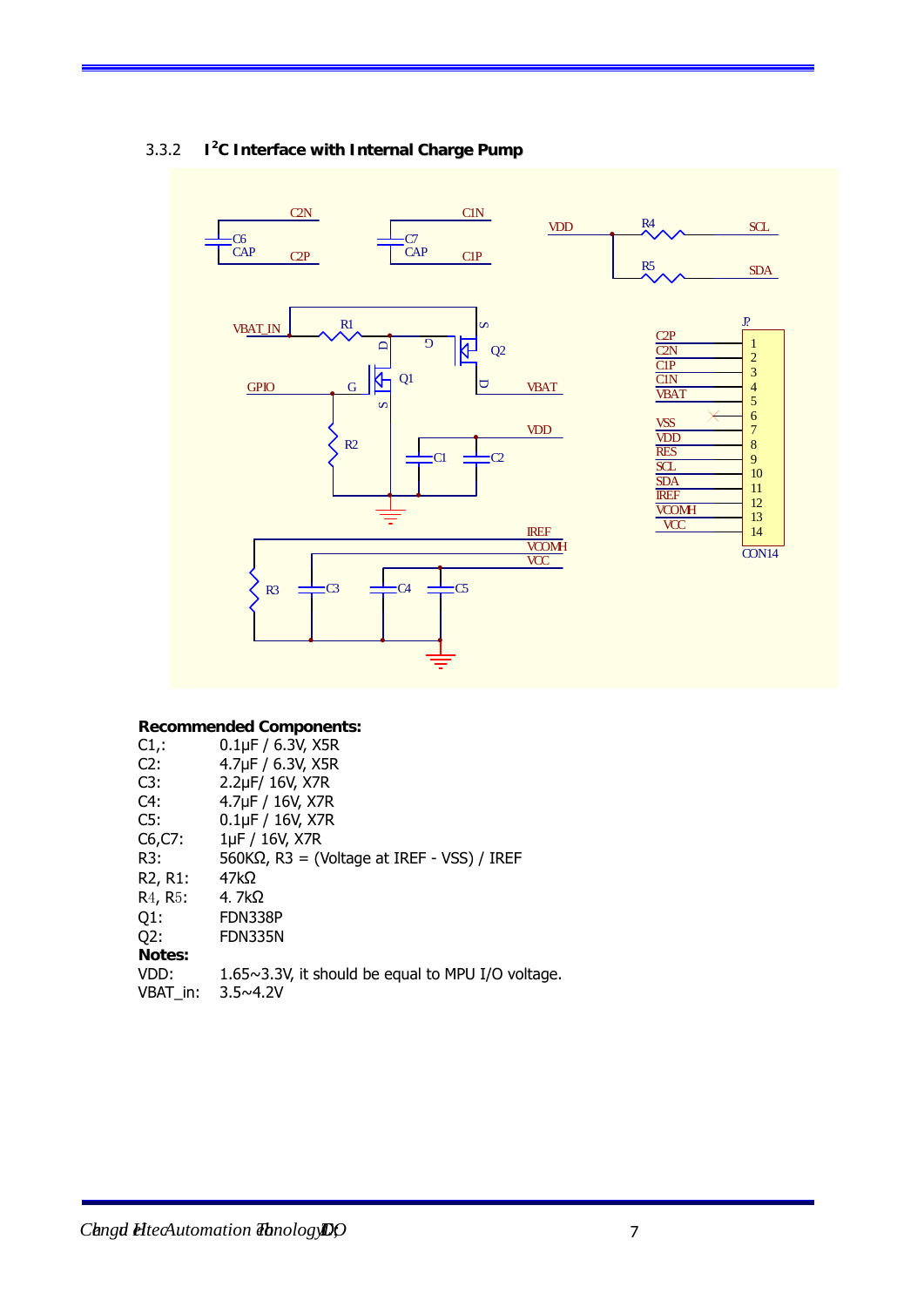#### 3.3.3 **I<sup>2</sup> C Interface with External VCC**



## **Recommended Components:**

| $C1$ .                            | $0.1\mu F / 6.3V$ , X5R                            |
|-----------------------------------|----------------------------------------------------|
| C2:                               | 4.7µF / 6.3V, X5R                                  |
| C3:                               | 2.2µF/ 16V, X7R                                    |
| C4:                               | 4.7µF / 16V, X7R                                   |
| C5:                               | $0.1\,\text{µF}$ / $16\,\text{V}$ , X7R            |
| R3:                               | $560K\Omega$ , R3 = (Voltage at IREF - VSS) / IREF |
| R <sub>2</sub> , R <sub>1</sub> : | 47kΩ                                               |
| R <sub>4</sub> , R <sub>5</sub> : | 4. $7k\Omega$                                      |
| $Q1$ :                            | FDN338P                                            |
| Q2:                               | FDN335N                                            |
| Notes:                            |                                                    |
| VDD:                              | 1.65~3.3V, it should be equal to MPU I/O voltage.  |
| VCC in:                           | $7 \sim 7.5 V$                                     |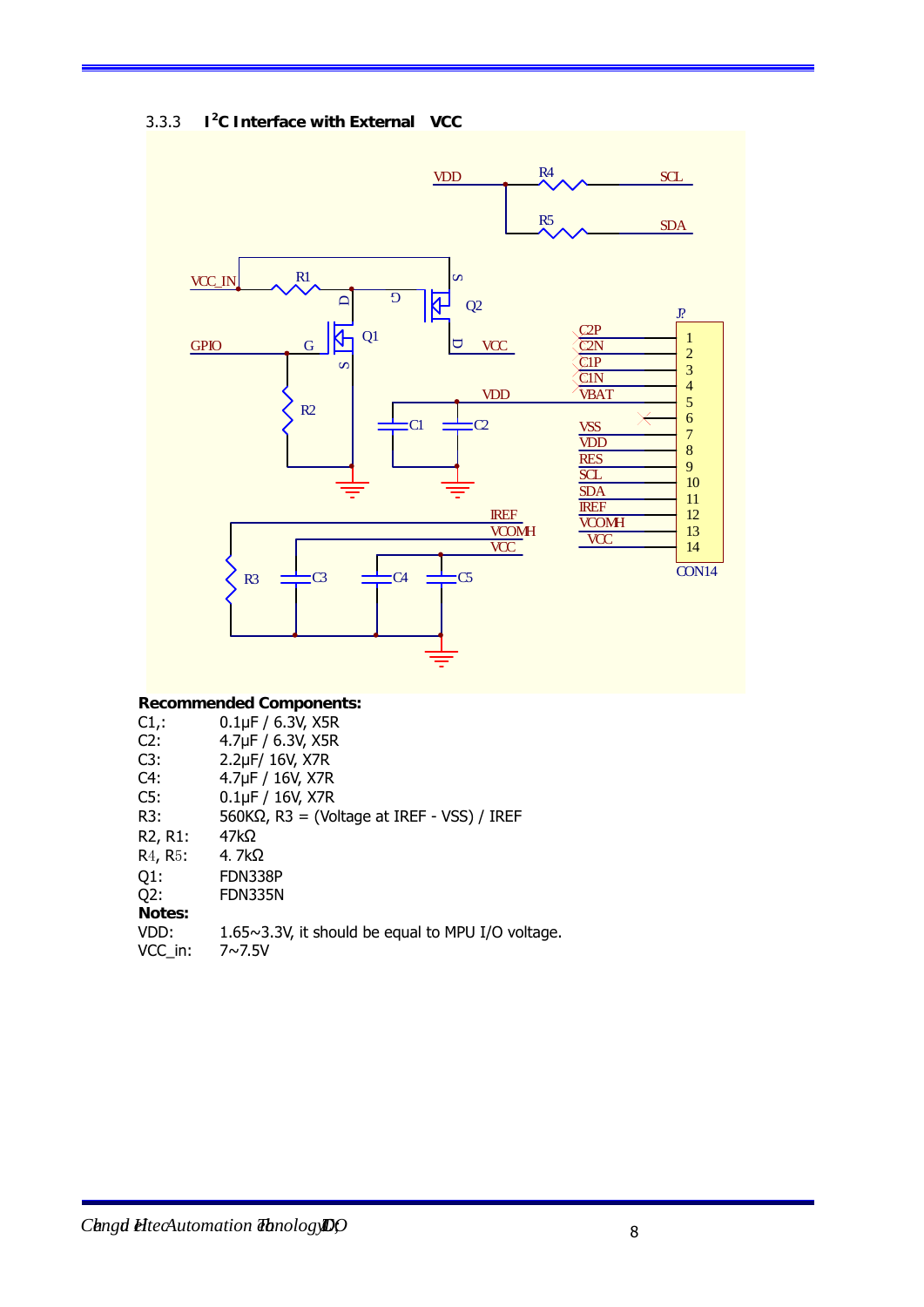# **4.Functional Specification**

# **4.1 Commands**

Refer to the Technical Manual for the SSD1306G

### **4.2 Power down and Power up Sequence**

To protect OEL panel and extend the panel life time, the driver IC power up/down routine should include a delay period between high voltage and low voltage power sources during turn on/off. It gives the OEL panel enough time to complete the action of charge and discharge before/after the operation.

- 4.2.1 Power up Sequence:
	- 1. Power up  $V_{DD}$
	- 2. Send Display off command
	- 3. Initialization
	- 4. Clear Screen
	- 5. Power up  $V_{\text{c}}/V_{\text{BAT}}$ 6. Delay 100ms
	- (When  $V_{CC}$  is stable)
	- 7. Send Display on command
- 4.2.2 Power down Sequence:
	- 1. Send Display off command
	- 2. Power down  $V_{CC} / V_{BAT}$ 3. Delay 100ms (When  $V_{CC}$  /  $V_{BAT}$  is reach 0 and panel is completely discharges) 4. Power down  $V_{DD}$



Note 13:

- 1) Since an ESD protection circuit is connected between  $V_{DD}$  and  $V_{CC}$  inside the driver IC,  $V_{CC}$ becomes lower than  $V_{DD}$  whenever  $V_{DD}$  is ON and  $V_{CC}$  is OFF.
- 2)  $V_{CC}$  /  $V_{BAT}$  should be kept float (disable) when it is OFF.
- 3) Power Pins ( $V_{DD}$ ,  $V_{CC}$ ,  $V_{BAT}$ ) can never be pulled to ground under any circumstance.
- 4)  $V_{DD}$  should not be power down before  $V_{CC}$  /  $V_{BAT}$  power down.

#### **4.3 Reset Circuit**

When RES# input is low, the chip is initialized with the following status:

- 1. Display is OFF
- 2.  $128\times64$  Display Mode
- 3. Normal segment and display data column and row address mapping (SEG0 mapped to column address 00h and COM0 mapped to row address 00h)
- 4. Shift register data clear in serial interface
- 5. Display start line is set at display RAM address 0
- 6. Column address counter is set at 0
- 7. Normal scan direction of the COM outputs
- 8. Contrast control register is set at 7Fh
- 9. Normal display mode (Equivalent to A4h command)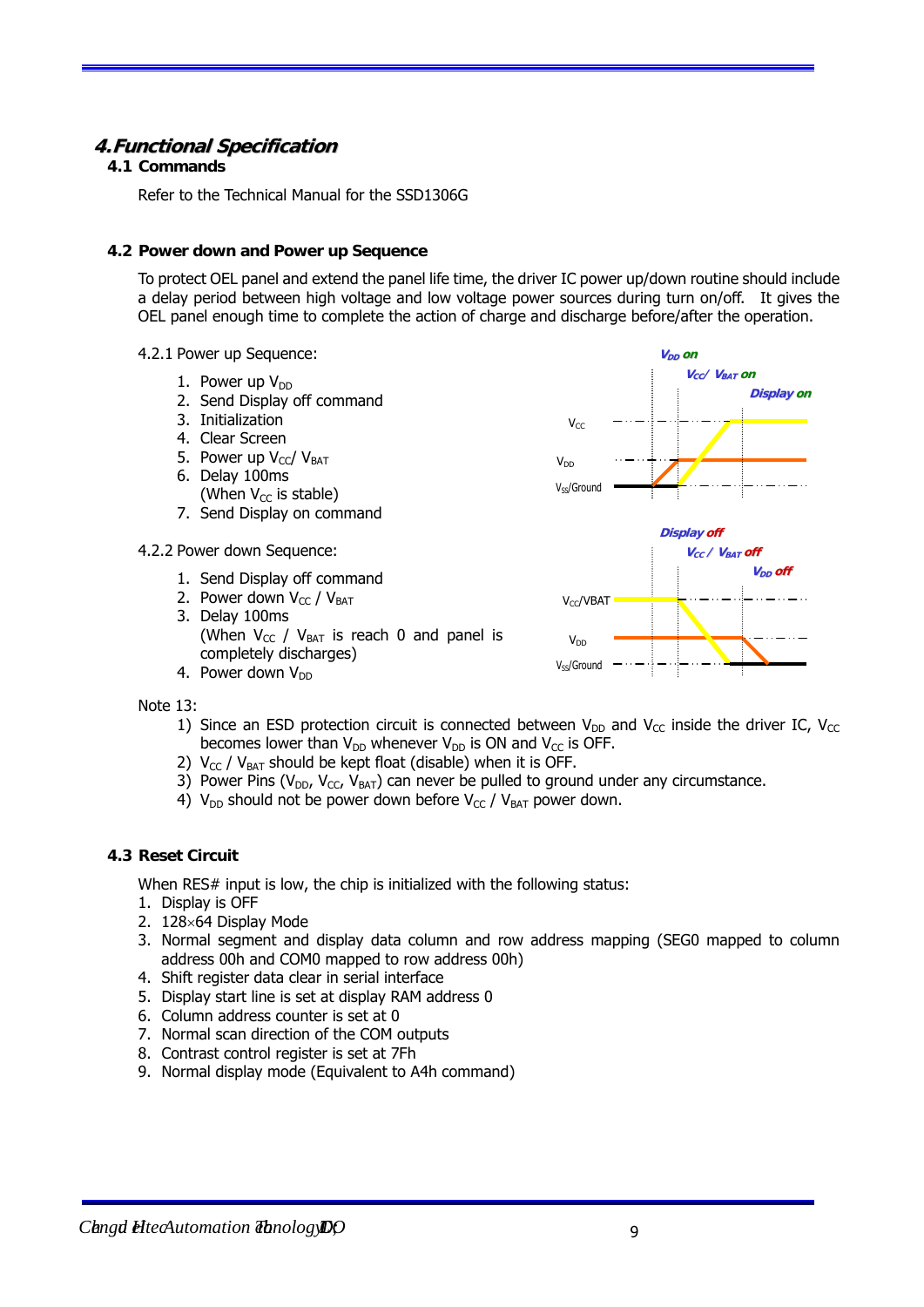# **4.4 Actual Application Example**

Command usage and explanation of an actual example

#### 4.4.1  $V_{CC}$  Supplied Externally

<Power up Sequence>



If the noise is accidentally occurred at the displaying window during the operation, please reset the display in order to recover the display function.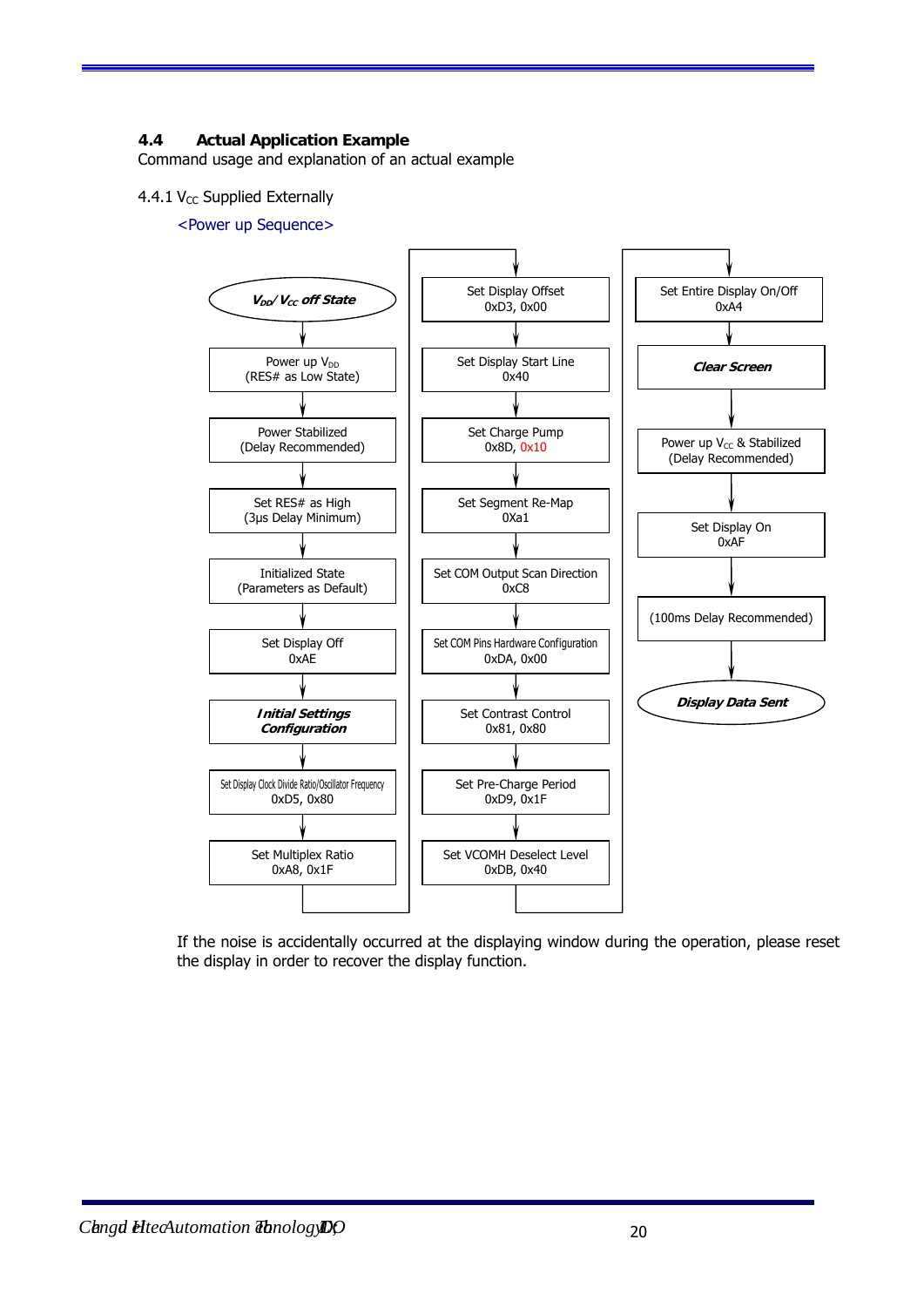#### <Power down Sequence>



#### <Exiting Sleep Mode>



External setting void SSD1306()

{ RES=0;

 delay(1000); RES=1; delay(1000);

| $write_i(0xAE);$                         | /*display off*/                                               |
|------------------------------------------|---------------------------------------------------------------|
| write_i( $0x00$ );<br>write_ $i(0x10)$ ; | /*set lower column address*/<br>/*set higher column address*/ |
| write_ $i(0x00)$ ;                       | /*set display start line*/                                    |
| write_ $i$ (0xB0);                       | /*set page address*/                                          |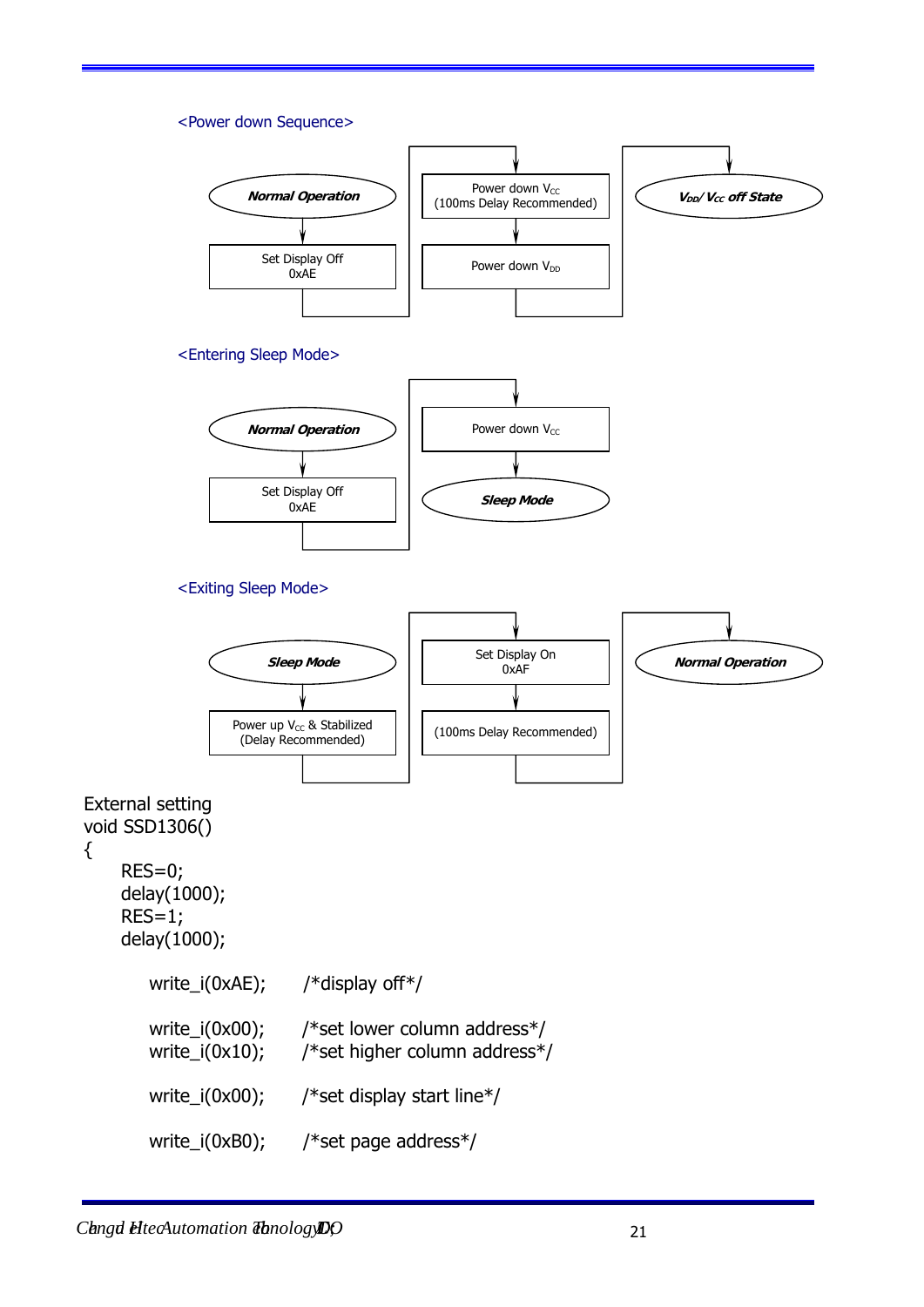| write_i(0xA1);<br>/*set segment remap*/<br>write_i(0xA6);<br>/*normal / reverse*/<br>write_i(0xA8); /*multiplex ratio*/<br>write_i(0x1F); $/*$ duty = $1/32*/$<br>write_i(0xC8);<br>/*Com scan direction*/<br>write_i(0xD3);<br>/*set display offset*/<br>write_ $i(0x00)$ ;<br>write_i(0xD5);<br>/*set osc division*/<br>write_ $i(0x80)$ ;<br>write_i(0xD9);<br>/*set pre-charge period*/<br>write_ $i(0x1f)$ ;<br>write_i(0xDA);<br>/*set COM pins*/<br>write_ $i(0x00)$ ;<br>/*set vcomh*/<br>write_i(0xdb);<br>write_ $i(0x40)$ ;<br>write_i(0x8d);<br>write_i( $0x10$ );<br>write_i(0xAF); /*display $ON*/$<br>void write_w(unsigned char dat)<br>{<br>unsigned char m,da;<br>unsigned char j;<br>$da = dat;$<br>$for(j=0,j<8,j++)$<br>{<br>m=da;<br>$SCL=0;$<br>m=m&0x80;<br>if(m==0x80)<br>{<br>$SDA=1;$<br>}<br>else | write_i(0xff); $/*128*/$ | write_i(0x81); /*contract control*/ |
|-------------------------------------------------------------------------------------------------------------------------------------------------------------------------------------------------------------------------------------------------------------------------------------------------------------------------------------------------------------------------------------------------------------------------------------------------------------------------------------------------------------------------------------------------------------------------------------------------------------------------------------------------------------------------------------------------------------------------------------------------------------------------------------------------------------------------------|--------------------------|-------------------------------------|
|                                                                                                                                                                                                                                                                                                                                                                                                                                                                                                                                                                                                                                                                                                                                                                                                                               |                          |                                     |
|                                                                                                                                                                                                                                                                                                                                                                                                                                                                                                                                                                                                                                                                                                                                                                                                                               |                          |                                     |
|                                                                                                                                                                                                                                                                                                                                                                                                                                                                                                                                                                                                                                                                                                                                                                                                                               |                          |                                     |
|                                                                                                                                                                                                                                                                                                                                                                                                                                                                                                                                                                                                                                                                                                                                                                                                                               |                          |                                     |
|                                                                                                                                                                                                                                                                                                                                                                                                                                                                                                                                                                                                                                                                                                                                                                                                                               |                          |                                     |
|                                                                                                                                                                                                                                                                                                                                                                                                                                                                                                                                                                                                                                                                                                                                                                                                                               |                          |                                     |
|                                                                                                                                                                                                                                                                                                                                                                                                                                                                                                                                                                                                                                                                                                                                                                                                                               |                          |                                     |
|                                                                                                                                                                                                                                                                                                                                                                                                                                                                                                                                                                                                                                                                                                                                                                                                                               |                          |                                     |
|                                                                                                                                                                                                                                                                                                                                                                                                                                                                                                                                                                                                                                                                                                                                                                                                                               |                          |                                     |
|                                                                                                                                                                                                                                                                                                                                                                                                                                                                                                                                                                                                                                                                                                                                                                                                                               |                          | /*set charge pump enable*/          |
|                                                                                                                                                                                                                                                                                                                                                                                                                                                                                                                                                                                                                                                                                                                                                                                                                               |                          |                                     |
|                                                                                                                                                                                                                                                                                                                                                                                                                                                                                                                                                                                                                                                                                                                                                                                                                               |                          |                                     |
|                                                                                                                                                                                                                                                                                                                                                                                                                                                                                                                                                                                                                                                                                                                                                                                                                               |                          |                                     |
|                                                                                                                                                                                                                                                                                                                                                                                                                                                                                                                                                                                                                                                                                                                                                                                                                               |                          |                                     |
|                                                                                                                                                                                                                                                                                                                                                                                                                                                                                                                                                                                                                                                                                                                                                                                                                               |                          |                                     |
|                                                                                                                                                                                                                                                                                                                                                                                                                                                                                                                                                                                                                                                                                                                                                                                                                               |                          |                                     |

*Chengd HtecAutomation Theology DO* 22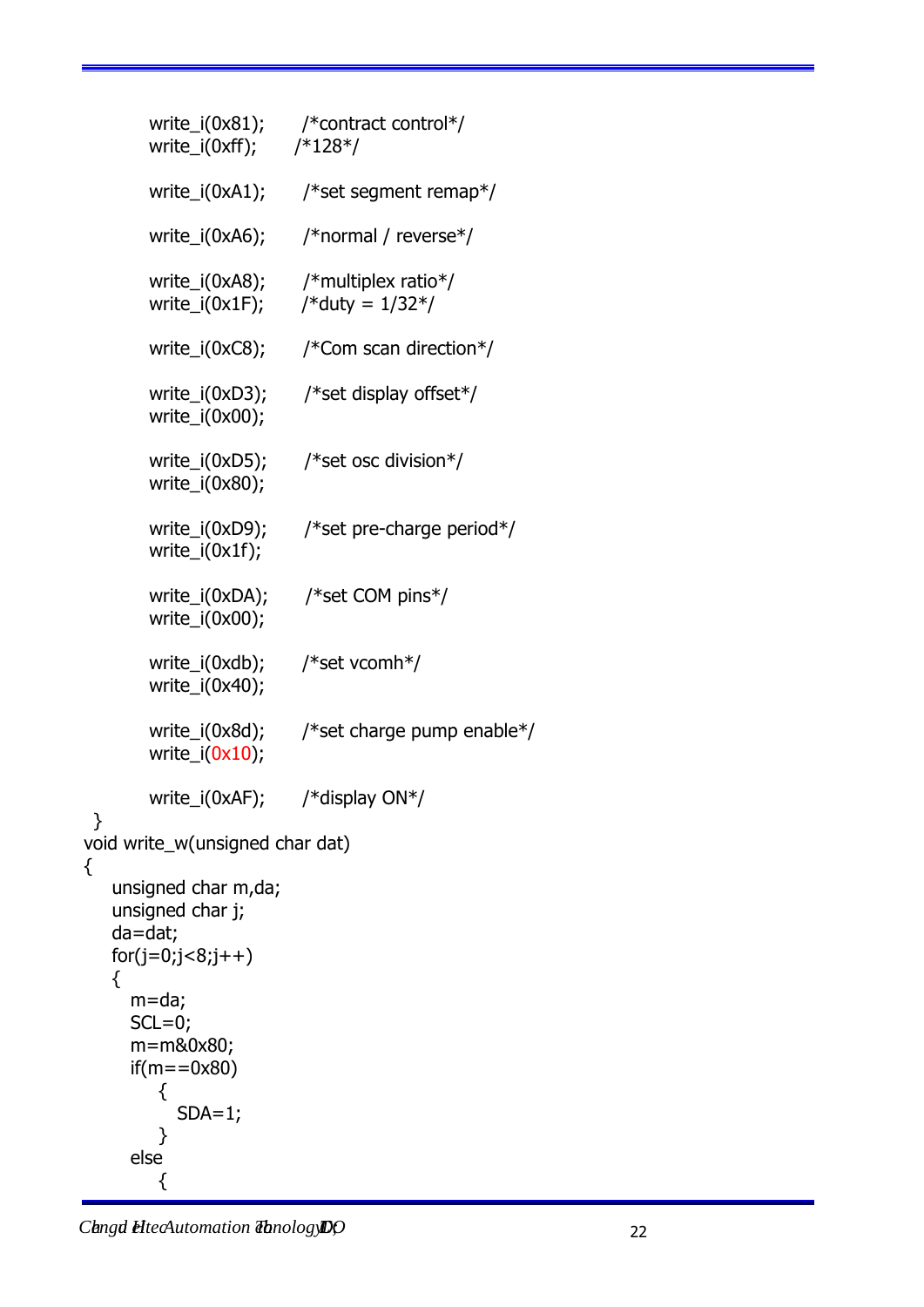```
SDA=0; } 
     da=da < 1;SCL=1; } 
    SCL=0;SCL=1;} 
void write_i(unsigned char ins) 
{ start(); 
    write_w(0x78); 
    write_w(0x00); 
    write_w(ins); 
    stop(); 
} 
void write_d(unsigned char dat) 
{ 
    start(); 
    write_w(0x78); 
   write_w(0x40);
    write_w(dat); 
    stop(); 
} 
  void start() 
{ 
  SCL=1;SDA=1; SDA=0; 
  SCL=0;} 
void stop() 
{ 
  SCL=0; SDA=0; 
  SDA=1;SCL=1;} 
void delay(unsigned int t) 
{ 
      while(t>0) 
         { 
            t--; 
         } 
}
```
*Chengd HecAutomation Theology DO* 23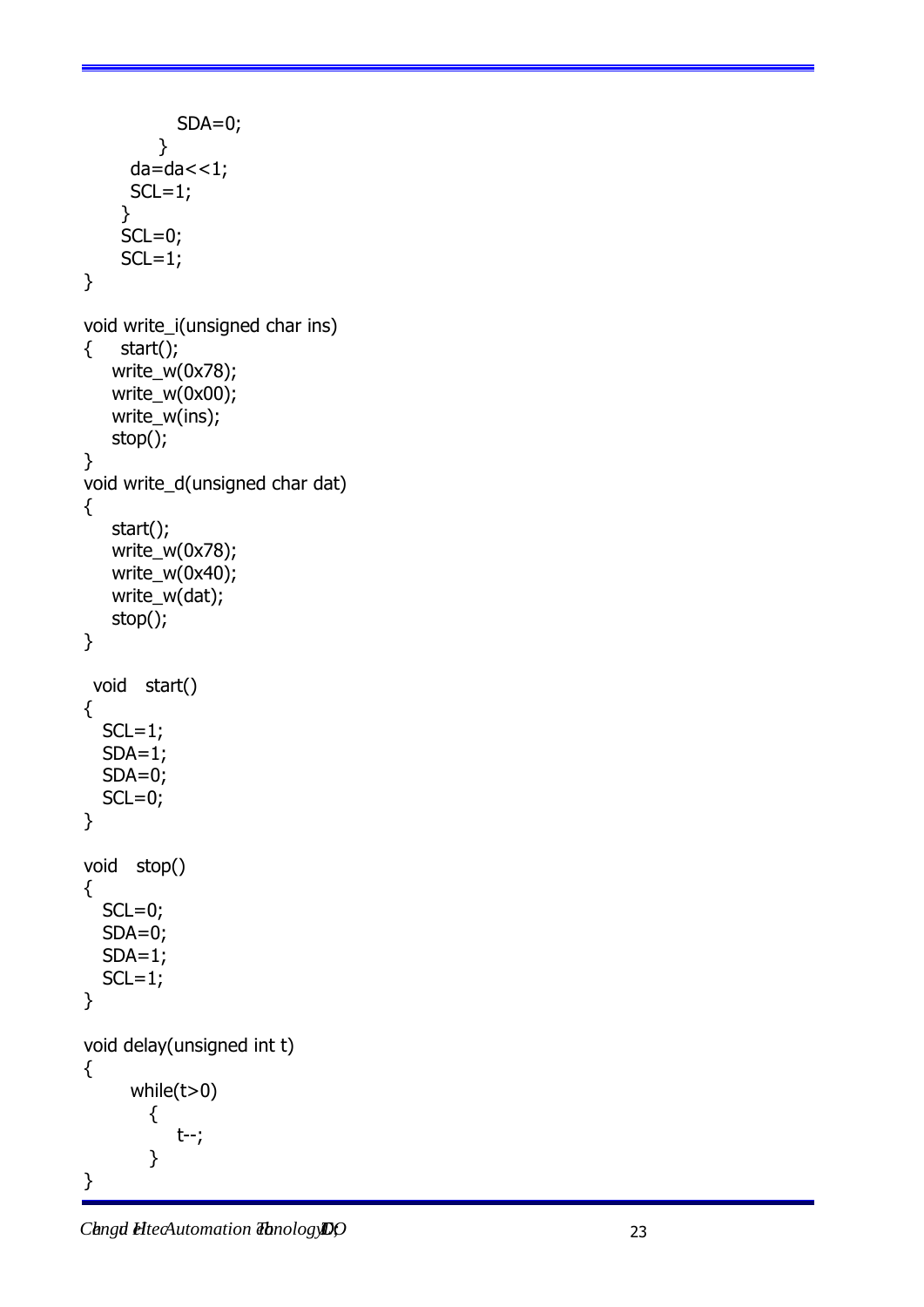4.4.2  $V_{CC}$  Generated by Internal DC/DC Circuit

#### <Power up Sequence>



If the noise is accidentally occurred at the displaying window during the operation, please reset the display in order to recover the display function.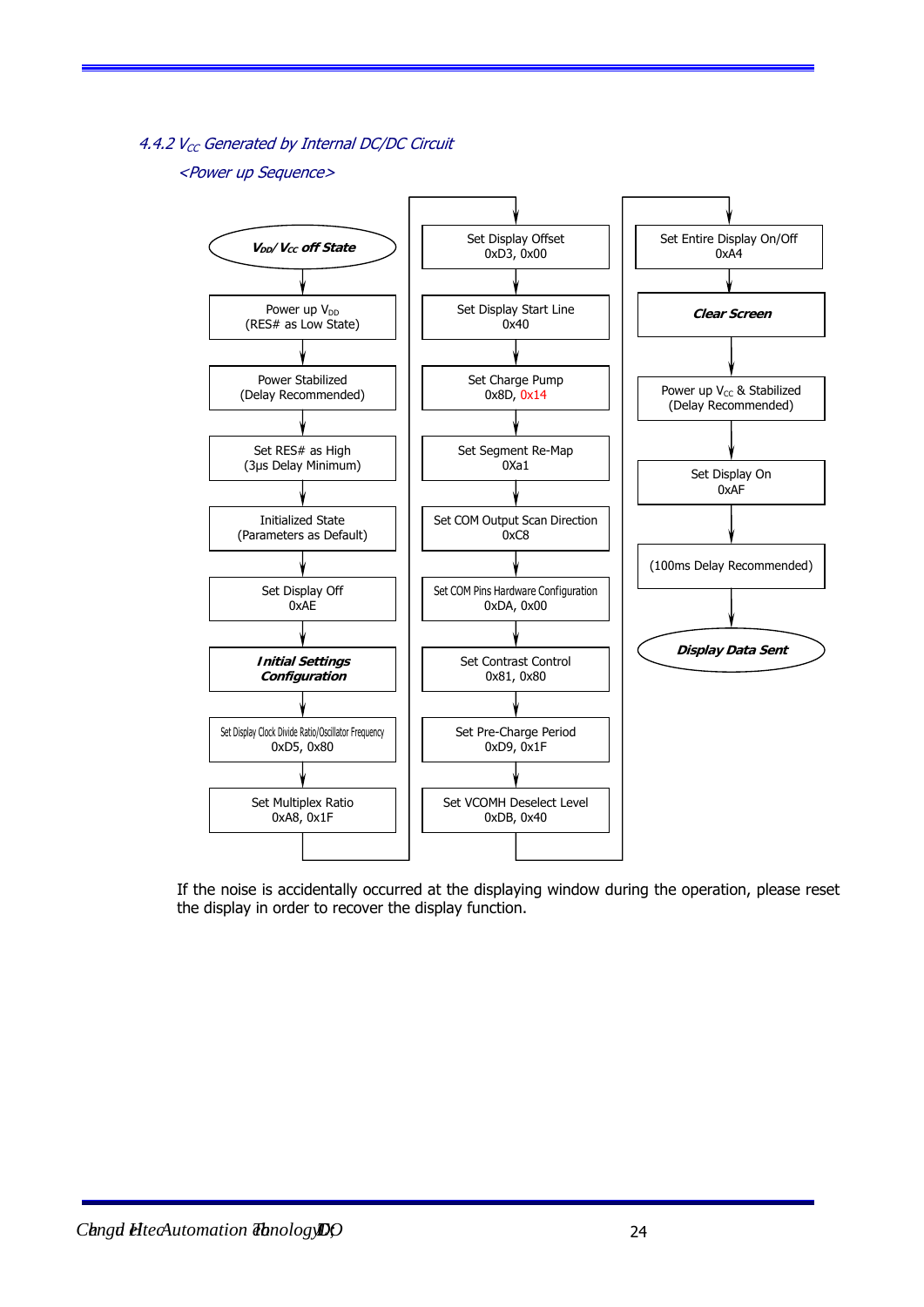#### <Power down Sequence>



#### <Entering Sleep Mode>



<Exiting Sleep Mode>



Internal setting (Charge pump) void SSD1306()

```
{
```
 RES=0; delay(1000); RES=1; delay(1000); write\_i(0xAE); /\*display off\*/ write\_i(0x00); /\*set lower column address\*/ write\_i(0x10); /\*set higher column address\*/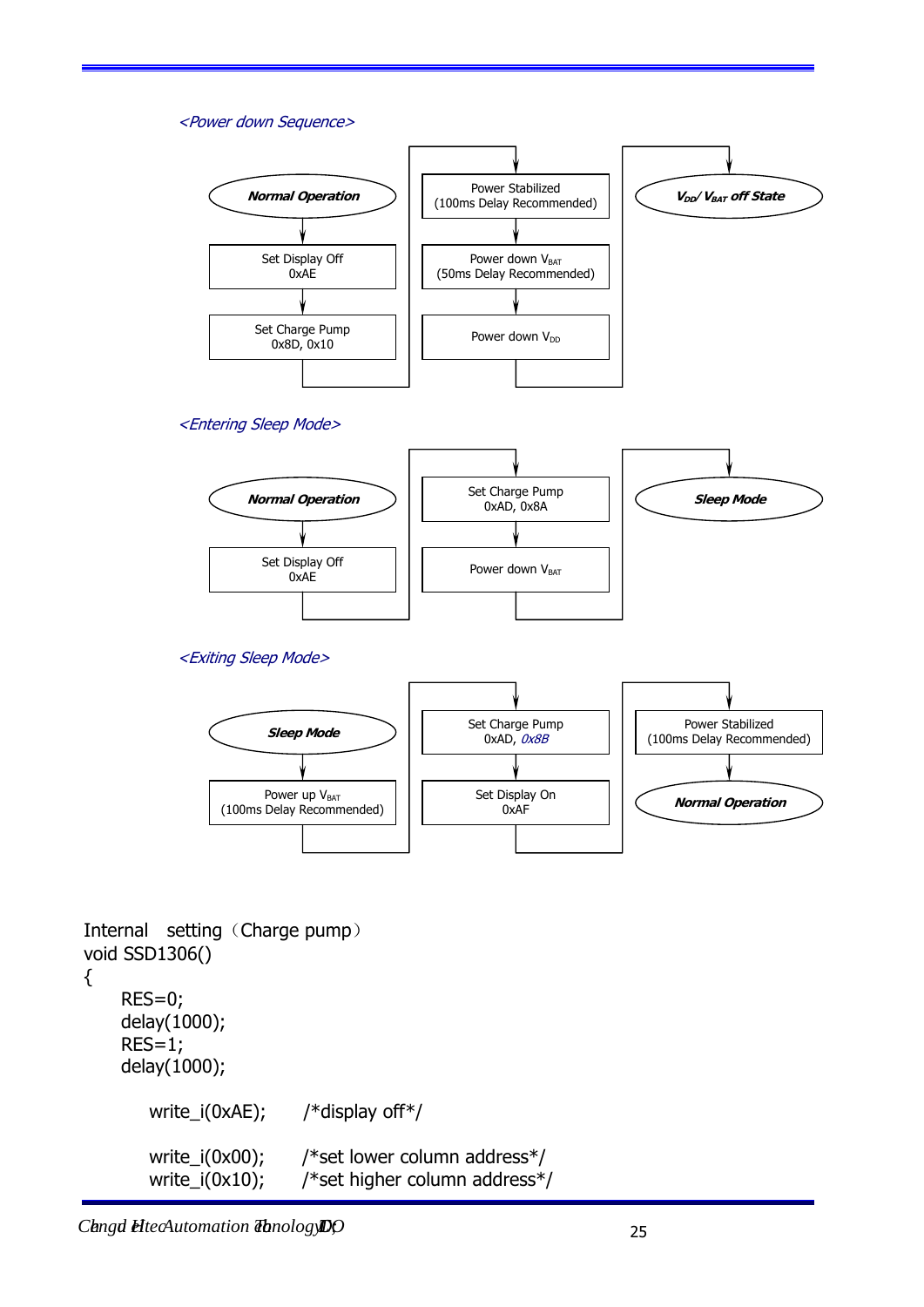|                       |                                                               | write_i(0x00); $\frac{\text{#set display start line*}}{\text{#set}}$      |
|-----------------------|---------------------------------------------------------------|---------------------------------------------------------------------------|
|                       | write_i(0xB0);                                                | /*set page address*/                                                      |
|                       | write_i(0xff); $/*128*/$                                      | write_i(0x81); /*contract control*/                                       |
|                       |                                                               | write_i(0xA1); /*set segment remap*/                                      |
|                       |                                                               | write_i(0xA6); /*normal / reverse*/                                       |
|                       |                                                               | write_i(0xA8); /*multiplex ratio*/<br>write_i(0x1F); $/*$ duty = $1/32*/$ |
|                       |                                                               | write_i(0xC8); $\frac{\sqrt{2}}{2}$ /*Com scan direction*/                |
|                       | write_i(0xD3);<br>write_ $i(0x00)$ ;                          | /*set display offset*/                                                    |
|                       | write_i(0xD5);<br>write_ $i(0x80)$ ;                          | /*set osc division*/                                                      |
|                       | write_i(0xD9);<br>$write_i(0x1f);$                            | /*set pre-charge period*/                                                 |
|                       | $write_i(0x00);$                                              | write_i(0xDA); /*set COM pins*/                                           |
|                       | write_i(0x40);                                                | write_i(0xdb); /*set vcomh*/                                              |
|                       | $write_i(0x8d)$ ;<br>write_ $i(0x14)$ ;                       | /*set charge pump enable*/                                                |
|                       |                                                               | write_i(0xAF); /*display $ON^*/$                                          |
| }                     | void write_w(unsigned char dat)                               |                                                                           |
| {<br>$da = dat;$<br>{ | unsigned char m,da;<br>unsigned char j;<br>$for(j=0,j<8,j++)$ |                                                                           |
| m=da;<br>$SCL=0;$     | m=m&0x80;<br>$if(m = 0x80)$                                   |                                                                           |

*Chengd HtecAutomation Theology DO* 26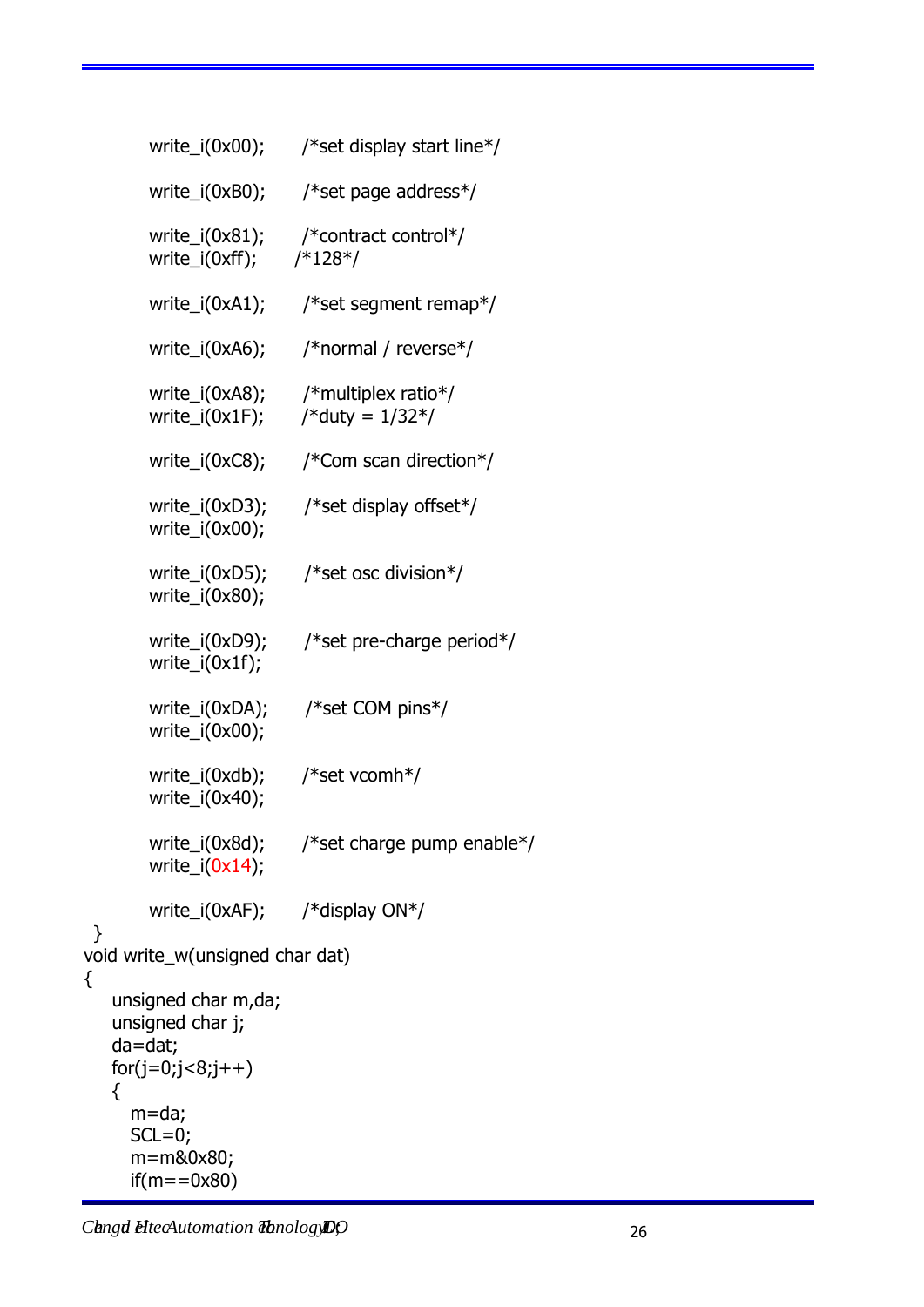```
 { 
            SDA=1;
          } 
       else 
          { 
            SDA=0; } 
      da=da < 1;SCL=1; } 
    SCL=0;SCL=1;} 
void write_i(unsigned char ins) 
{ 
    start(); 
    write_w(0x78); 
    write_w(0x00); 
    write_w(ins); 
    stop(); 
} 
void write_d(unsigned char dat) 
{ 
    start(); 
    write_w(0x78); 
    write_w(0x40); 
    write_w(dat); 
    stop(); 
} 
  void start() 
{ 
  SCL=1;SDA=1; SDA=0; 
  SCL=0;} 
void stop() 
{ 
  SCL=0; SDA=0; 
  SDA=1;
  SCL=1;}
```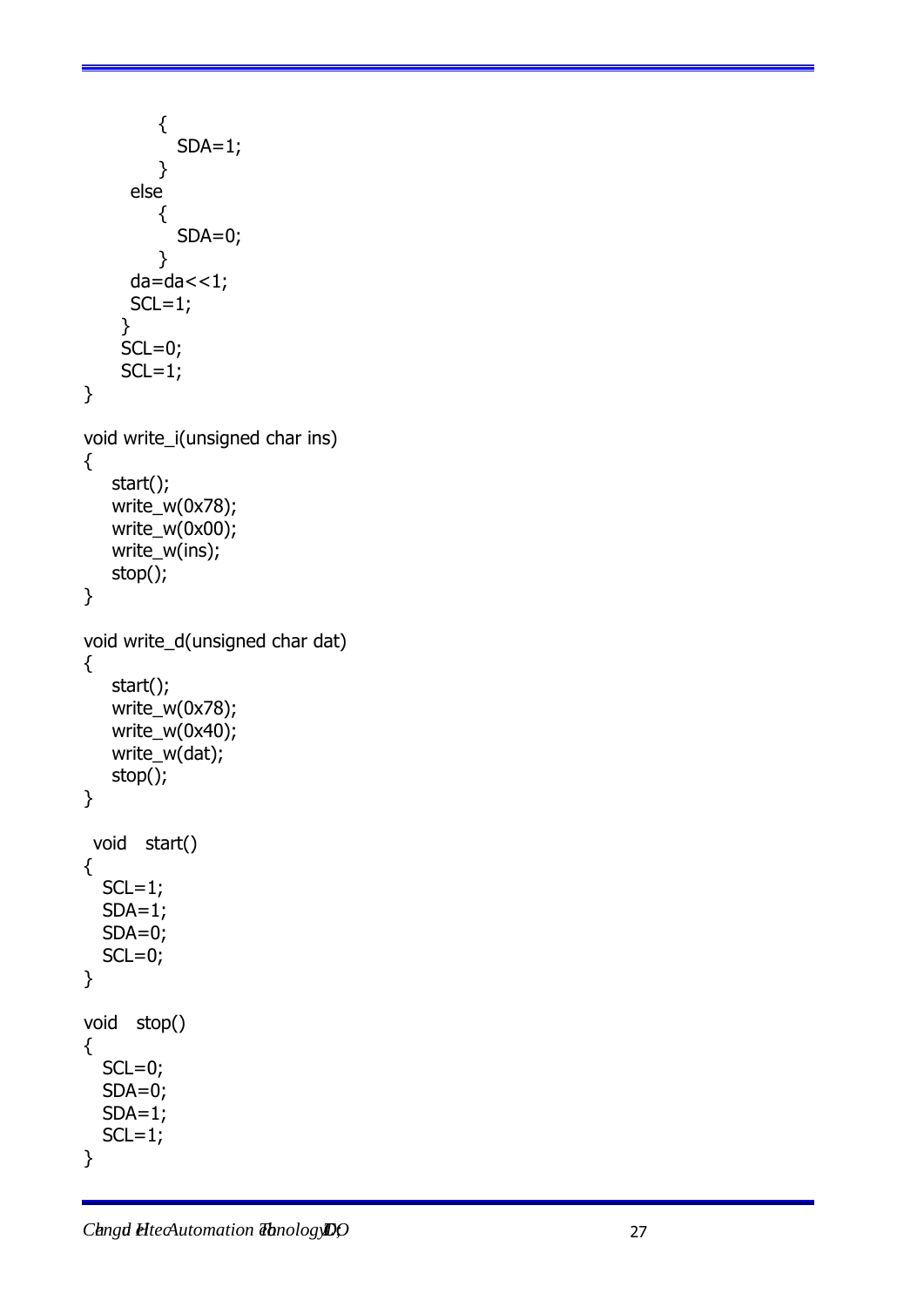```
void delay(unsigned int t) 
{ 
        while(t>0) 
          { 
              t--; 
          } 
}
```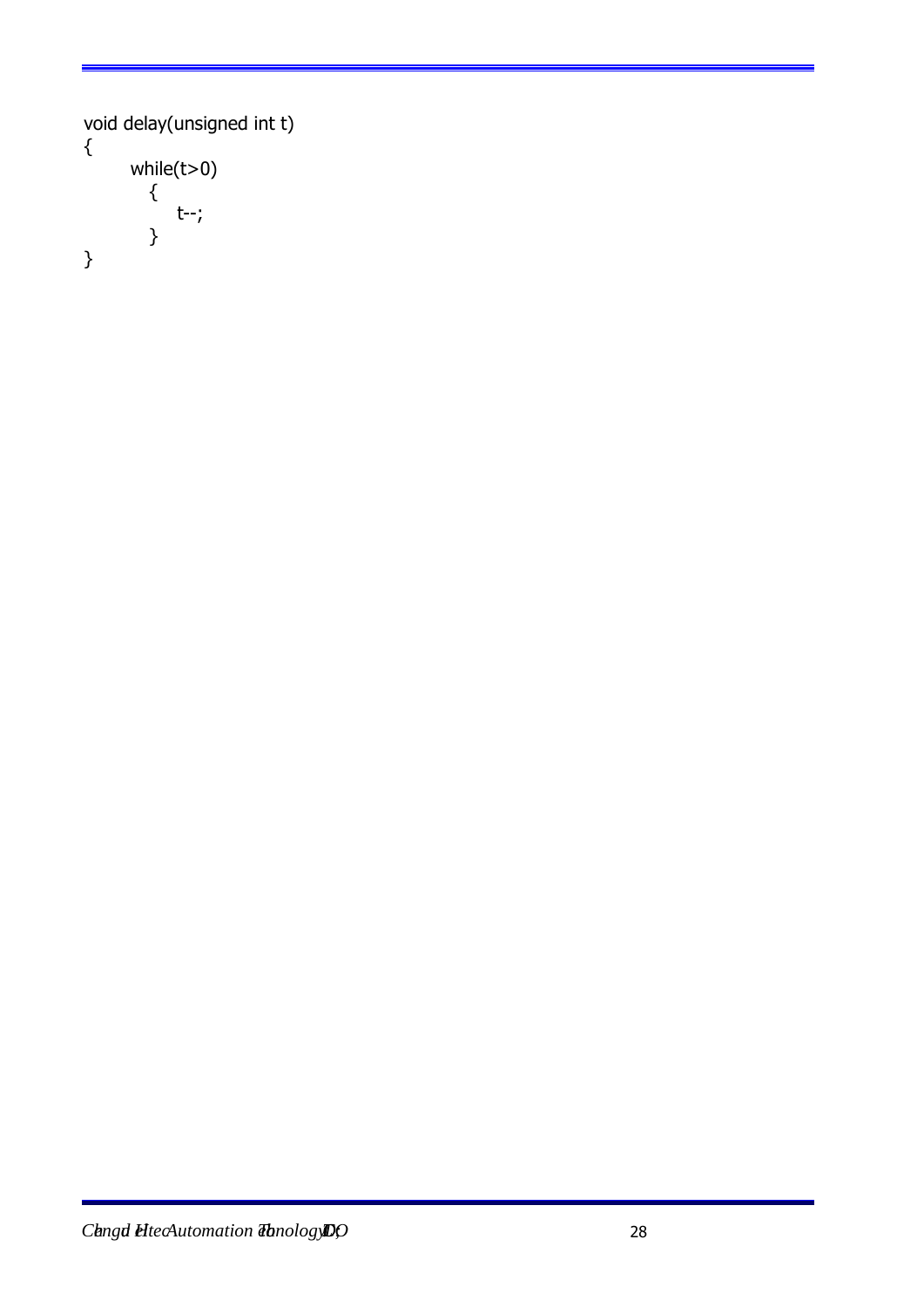# **5. Reliability**

**5.1 Contents of Reliability Tests** 

| <b>Item</b>                         | <b>Conditions</b>                                                       | Criteria                           |
|-------------------------------------|-------------------------------------------------------------------------|------------------------------------|
| High Temperature Operation          | 70°C, 240 hrs                                                           |                                    |
| Low Temperature Operation           | $-40^{\circ}$ C, 240 hrs                                                | The operational<br>functions work. |
| High Temperature Storage            | 85°C, 240 hrs                                                           |                                    |
| Low Temperature Storage             | -40°C, 240 hrs                                                          |                                    |
| High Temperature/Humidity Operation | 60°C, 90% RH, 120 hrs                                                   |                                    |
| Thermal Shock                       | $-40^{\circ}C \Leftrightarrow 85^{\circ}C$ , 24 cycles<br>60 mins dwell |                                    |

\* The samples used for the above tests do not include polarizer.

\* No moisture condensation is observed during tests.

# **5.2 Failure Check Standard**

After the completion of the described reliability test, the samples were left at room temperature for 2 hrs prior to conducting the failure test at  $23\pm5^{\circ}$ C;  $55\pm15\%$  RH.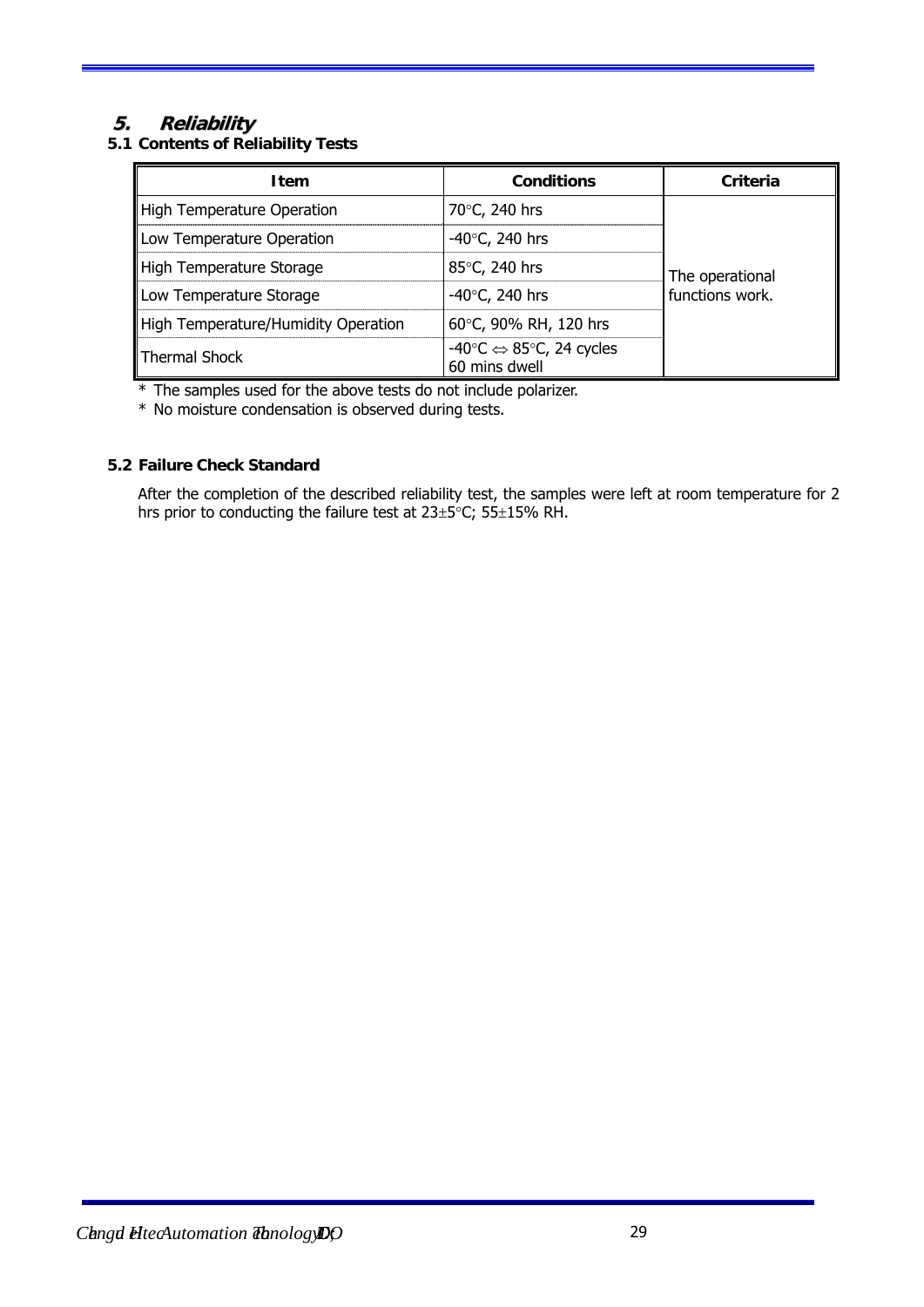# **6. Outgoing Quality Control Specifications**

# **6.1 Environment Required**

Customer's test & measurement are required to be conducted under the following conditions: Temperature:  $23 \pm 5^{\circ}$ C Humidity:  $55 \pm 15%$  RH Fluorescent Lamp:  $55 \pm 15%$  RH Fluorescent Lamp: Distance between the Panel & Lamp:  $\geq 50$ cm Distance between the Panel & Eyes of the Inspector:  $\geq$  30cm Finger glove (or finger cover) must be worn by the inspector. Inspection table or jig must be anti-electrostatic.

# **6.2 Sampling Plan**

Level II, Normal Inspection, Single Sampling, MIL-STD-105E

# **6.3 Criteria & Acceptable Quality Level**

| <b>Partition</b> | AOL  | <b>Definition</b>                       |
|------------------|------|-----------------------------------------|
| Major            | 0.65 | Defects in Pattern Check (Display On)   |
| Minor            | L.O  | Defects in Cosmetic Check (Display Off) |

# 6.3.1 Cosmetic Check (Display Off) in Non-Active Area

| <b>Check Item</b>      | Classification | Criteria                                                                |
|------------------------|----------------|-------------------------------------------------------------------------|
| Panel General Chipping | Minor          | $X > 6$ mm (Along with Edge)<br>$Y > 1$ mm (Perpendicular to edge)<br>Χ |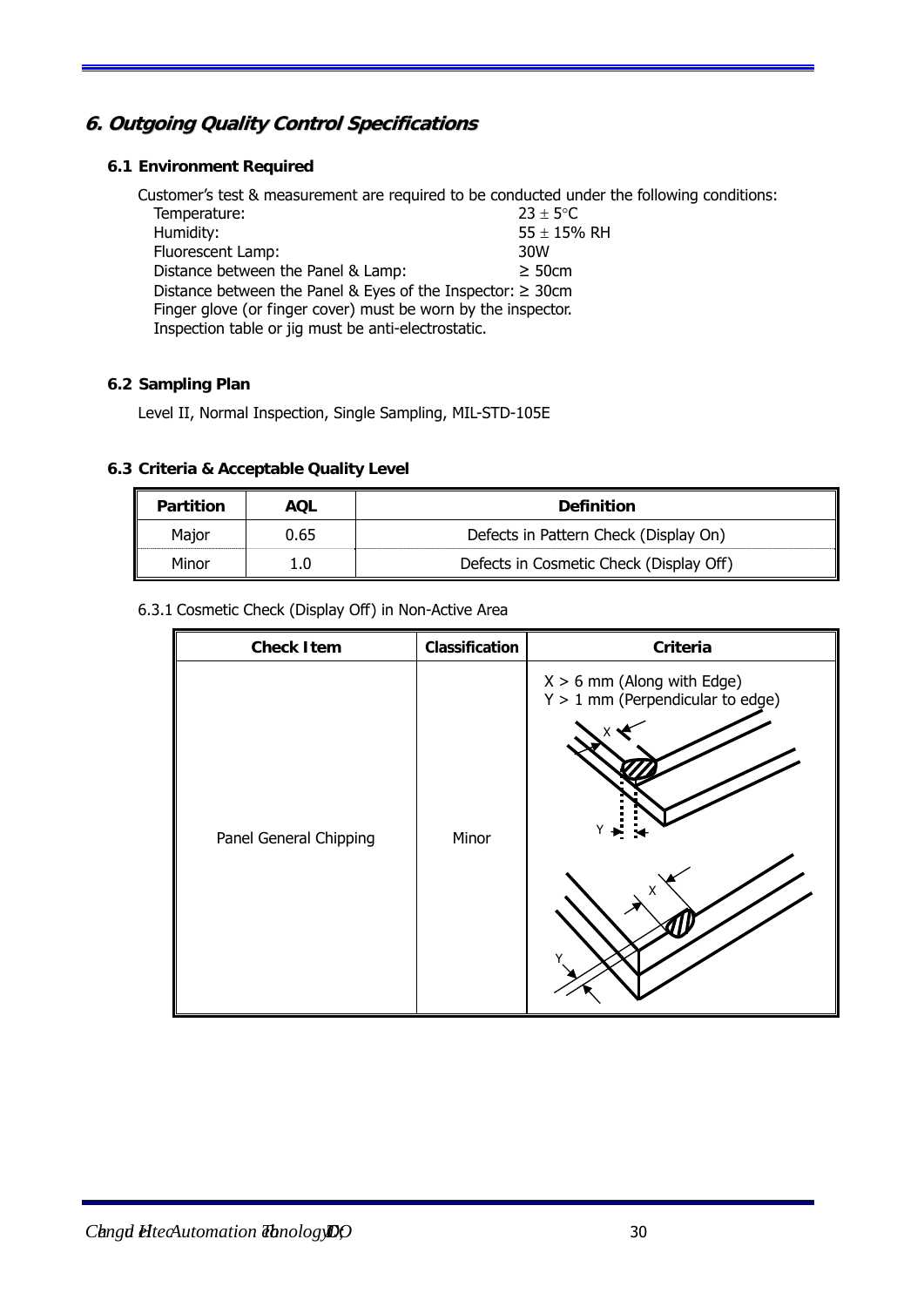| <b>Check Item</b>                                                | Classification | <b>Criteria</b>                       |
|------------------------------------------------------------------|----------------|---------------------------------------|
| Panel Crack                                                      | Minor          | Any crack is not allowable.           |
| Copper Exposed<br>(Even Pin or Film)                             | Minor          | Not Allowable by Naked Eye Inspection |
| Film or Trace Damage                                             | Minor          |                                       |
| <b>Terminal Lead Prober Mark</b>                                 | Acceptable     |                                       |
| Glue or Contamination on Pin<br>(Couldn't Be Removed by Alcohol) | Minor          |                                       |
| Ink Marking on Back Side of panel<br>(Exclude on Film)           | Acceptable     | Ignore for Any                        |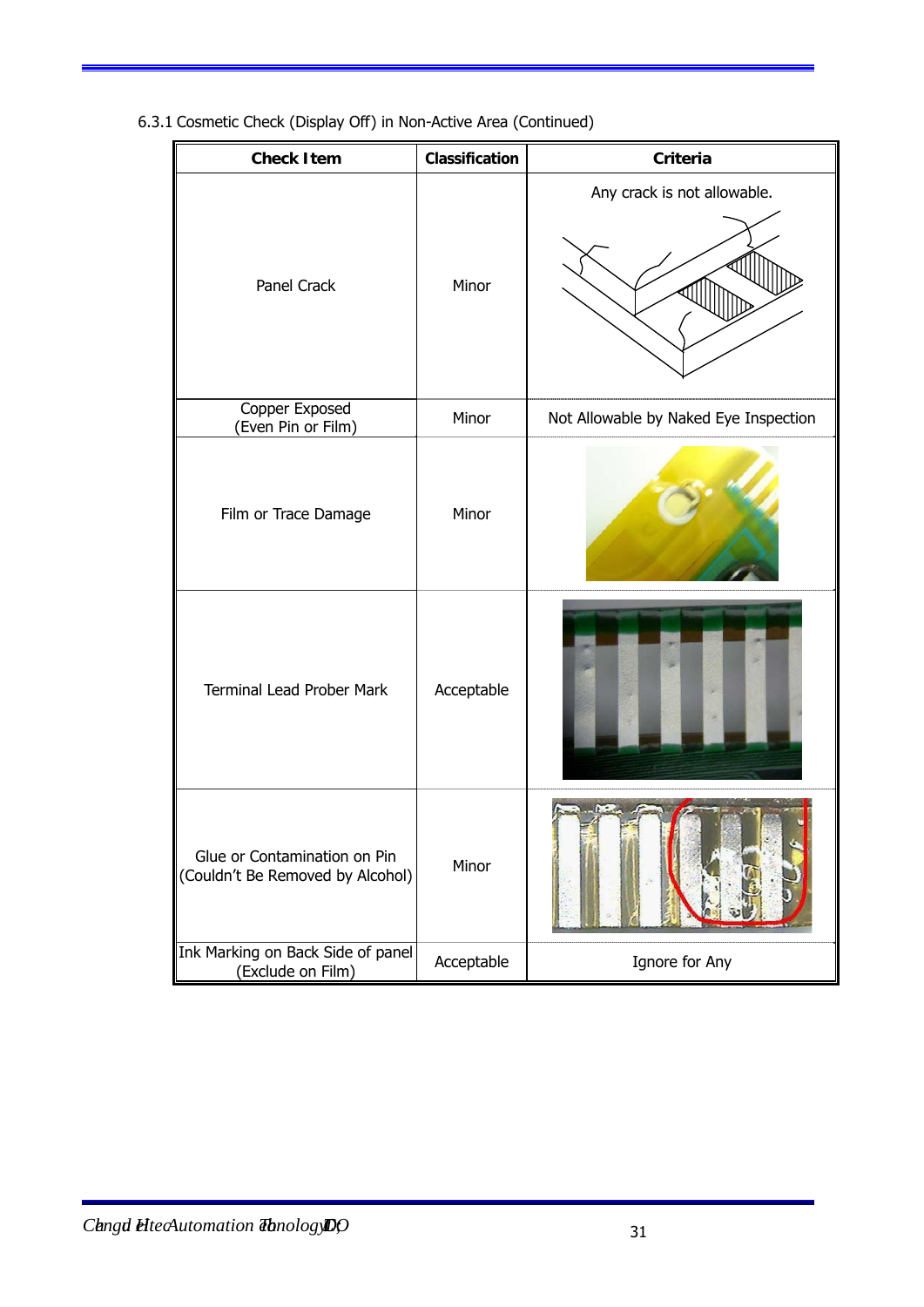6.3.2 Cosmetic Check (Display Off) in Active Area

| <b>Check Item</b>                                                | Classification | Criteria                                                                                      |
|------------------------------------------------------------------|----------------|-----------------------------------------------------------------------------------------------|
| Any Dirt & Scratch on Polarizer's<br><b>Protective Film</b>      | Acceptable     | Ignore for not Affect the Polarizer                                                           |
| Scratches, Fiber, Line-Shape Defect<br>(On Polarizer)            | Minor          | $W \leq 0.1$<br>Ignore<br>W > 0.1<br>$L \leq 2$<br>$n \leq 1$<br>L > 2<br>$n = 0$             |
| Dirt, Black Spot, Foreign Material,<br>(On Polarizer)            | Minor          | $\Phi \leq 0.1$<br>Ignore<br>$0.1 < \Phi \leq 0.25$<br>$n \leq 1$<br>$0.25 < \Phi$<br>$n = 0$ |
| Dent, Bubbles, White spot<br>(Any Transparent Spot on Polarizer) | Minor          | $\Phi \leq 0.5$<br>$\rightarrow$ Ignore if no Influence on Display<br>$0.5 < \Phi$<br>$n = 0$ |
| Fingerprint, Flow Mark<br>(On Polarizer)                         | Minor          | Not Allowable                                                                                 |

It is recommended to execute in clear room environment (class 10k) if actual in necessary.

\* Protective film should not be tear off when cosmetic check.

\*\* Definition of W & L & Φ (Unit: mm): Φ = (a + b) / 2

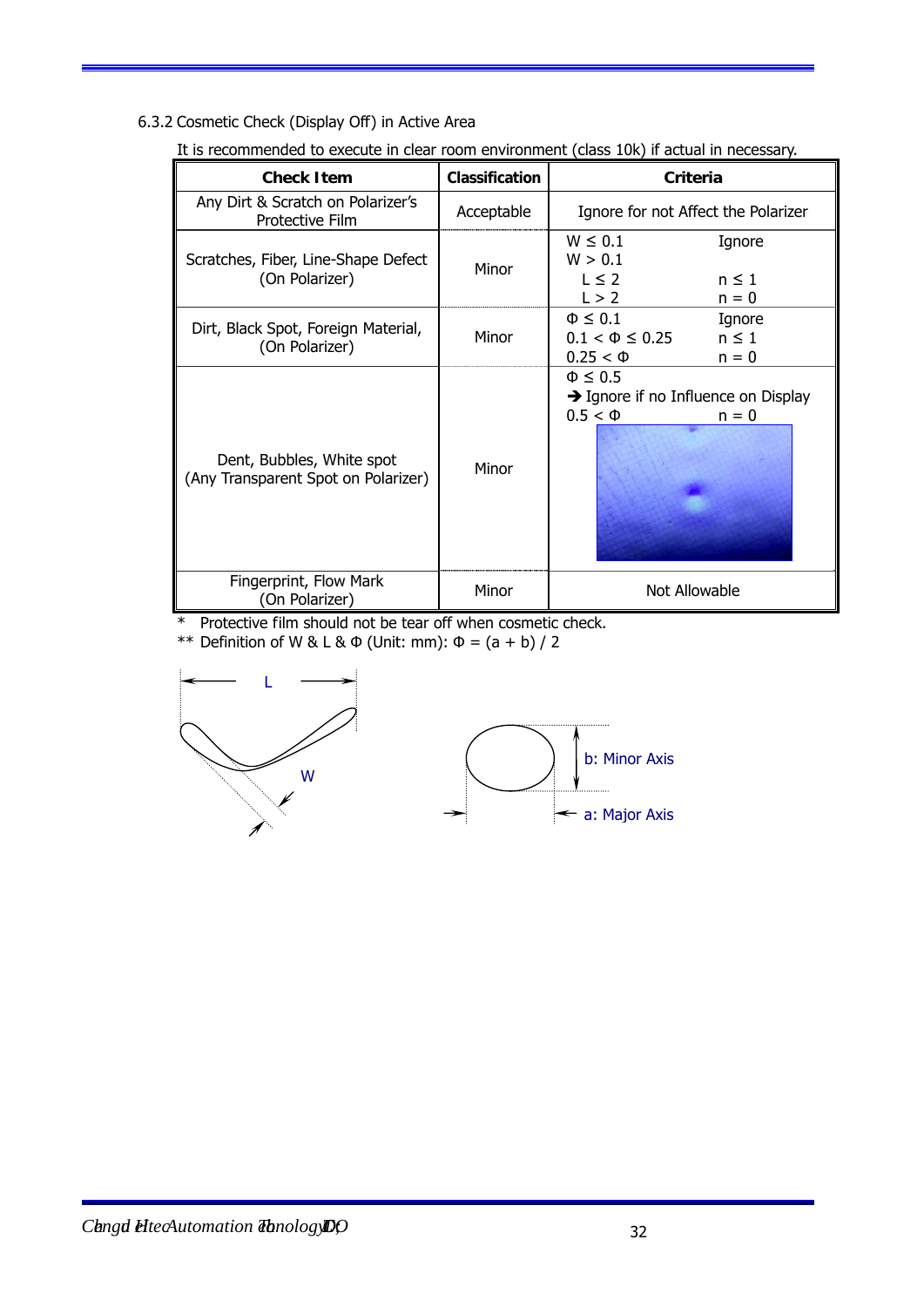| 6.3.3 Pattern Check (Display On) in Active Area |  |  |  |
|-------------------------------------------------|--|--|--|
|-------------------------------------------------|--|--|--|

| <b>Check Item</b> | Classification | Criteria |
|-------------------|----------------|----------|
| No Display        | Major          |          |
| Missing Line      | Major          |          |
| Pixel Short       | Major          |          |
| Darker Pixel      | Major          |          |
| Wrong Display     | Major          |          |
| Un-uniform        | Major          |          |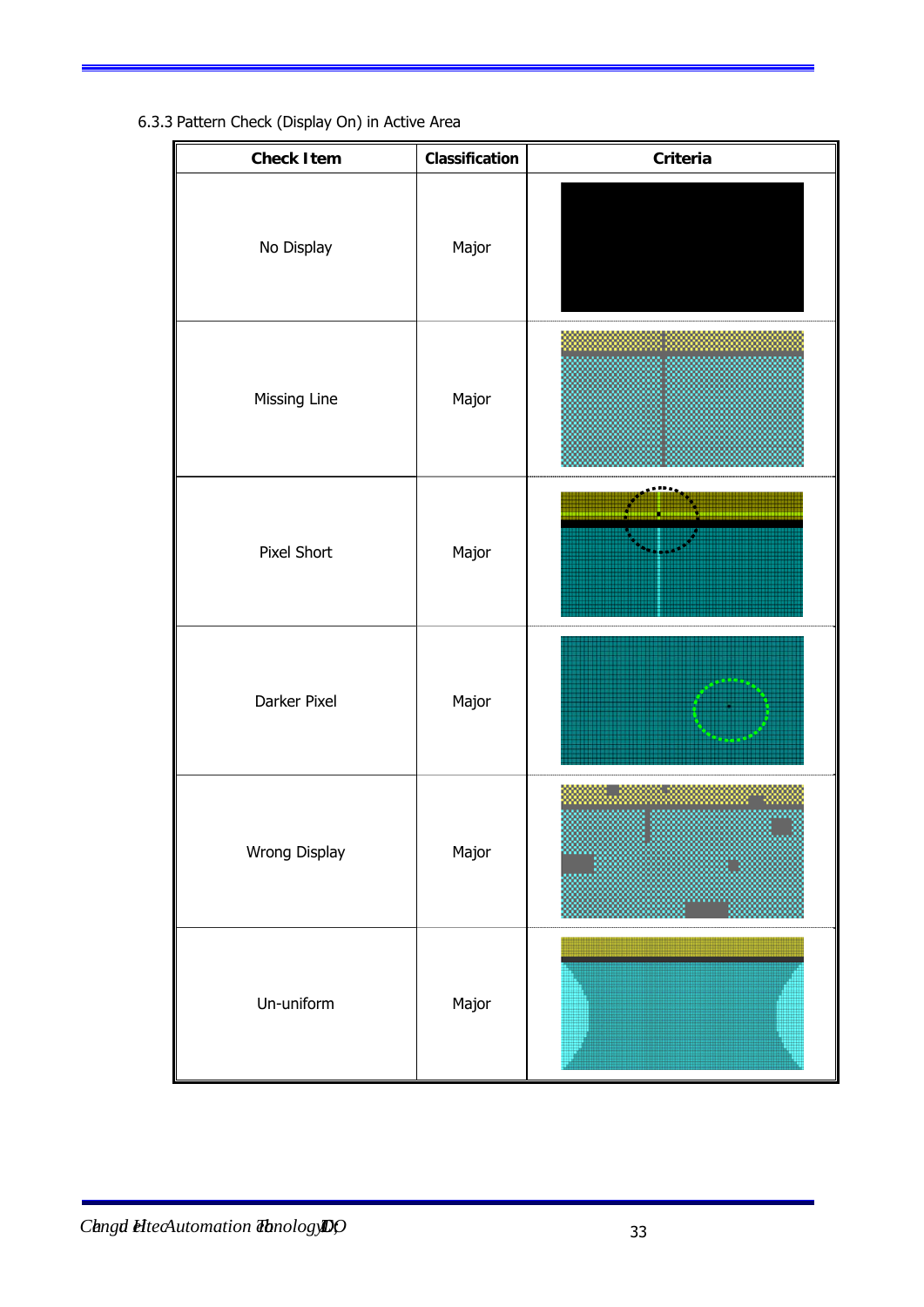# **7. Package Specifications**



| Item                 |     | Quantity |                                          |  |
|----------------------|-----|----------|------------------------------------------|--|
| <b>Module</b>        |     | 810      | per Primary Box                          |  |
| <b>Holding Trays</b> | (A) | 15       | per Primary Box                          |  |
| <b>Total Trays</b>   | (B) | 16       | per Primary Box (Including 1 Empty Tray) |  |
| <b>Primary Box</b>   | (C) | $1 - 4$  | per Carton (4 as Major / Maximum)        |  |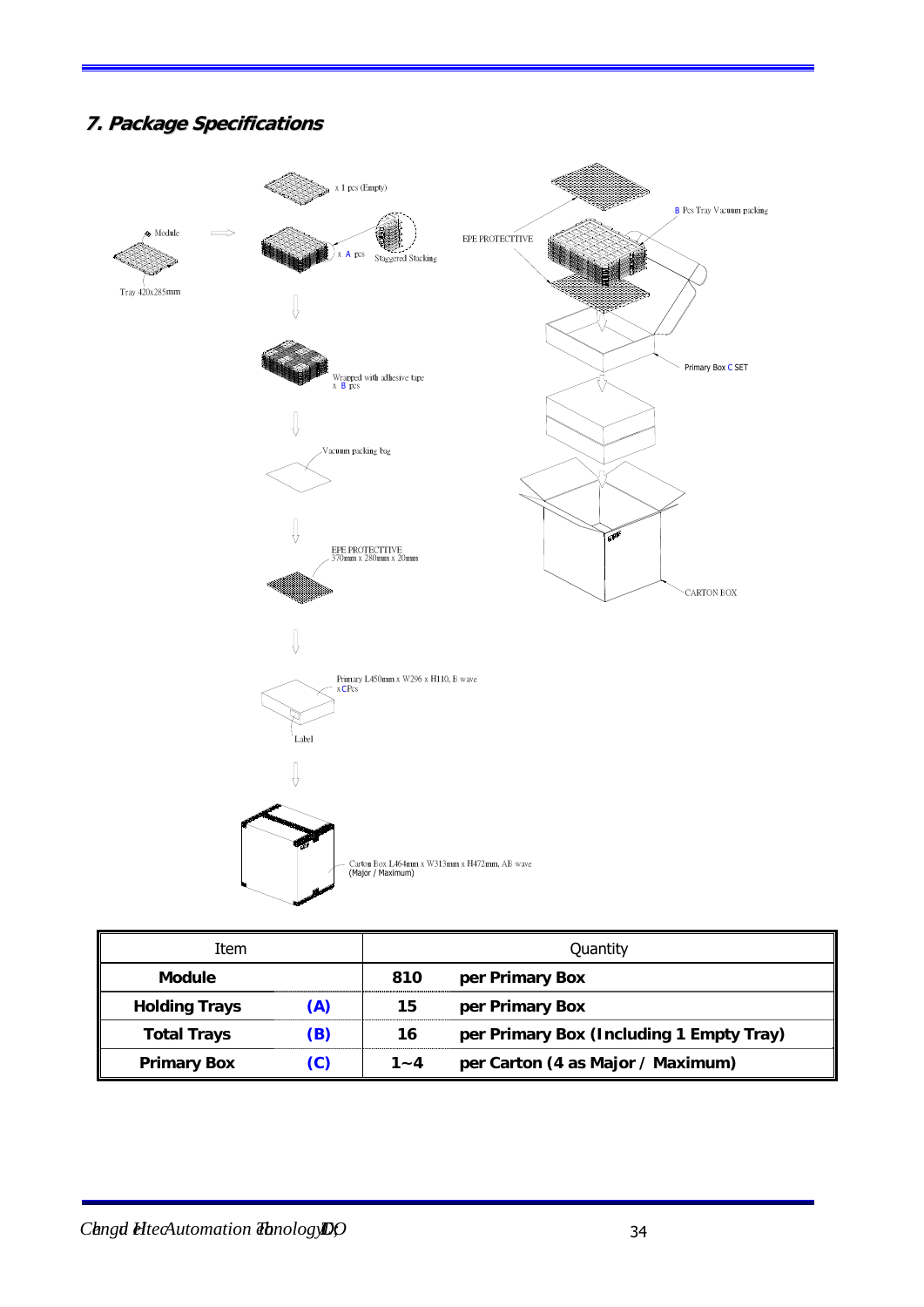# **8. Precautions When Using These OEL Display Modules**

# **8.1 Handling Precautions**

- 1) Since the display panel is being made of glass, do not apply mechanical impacts such us dropping from a high position.
- 2) If the display panel is broken by some accident and the internal organic substance leaks out, be careful not to inhale nor lick the organic substance.
- 3) If pressure is applied to the display surface or its neighborhood of the OEL display module, the cell structure may be damaged and be careful not to apply pressure to these sections.
- 4) The polarizer covering the surface of the OEL display module is soft and easily scratched. Please be careful when handling the OEL display module.
- 5) When the surface of the polarizer of the OEL display module has soil, clean the surface. It takes advantage of by using following adhesion tape.

\* Scotch Mending Tape No. 810 or an equivalent

Never try to breathe upon the soiled surface nor wipe the surface using cloth containing solvent such as ethyl alcohol, since the surface of the polarizer will become cloudy.

Also, pay attention that the following liquid and solvent may spoil the polarizer:

- \* Water
- \* Ketone
- \* Aromatic Solvents
- 6) Hold OEL display module very carefully when placing OEL display module into the system housing. Do not apply excessive stress or pressure to OEL display module. And, do not over bend the film with electrode pattern layouts. These stresses will influence the display performance. Also, secure sufficient rigidity for the outer cases.



- 7) Do not apply stress to the driver IC and the surrounding molded sections.
- 8) Do not disassemble nor modify the OEL display module.
- 9) Do not apply input signals while the logic power is off.
- 10) Pay sufficient attention to the working environments when handing OEL display modules to prevent occurrence of element breakage accidents by static electricity.
	- \* Be sure to make human body grounding when handling OEL display modules.
	- \* Be sure to ground tools to use or assembly such as soldering irons.
	- \* To suppress generation of static electricity, avoid carrying out assembly work under dry environments.
	- \* Protective film is being applied to the surface of the display panel of the OEL display module. Be careful since static electricity may be generated when exfoliating the protective film.
- 11) Protection film is being applied to the surface of the display panel and removes the protection film before assembling it. At this time, if the OEL display module has been stored for a long period of time, residue adhesive material of the protection film may remain on the surface of the display panel after removed of the film. In such case, remove the residue material by the method introduced in the above Section 5).
- 12) If electric current is applied when the OEL display module is being dewed or when it is placed under high humidity environments, the electrodes may be corroded and be careful to avoid the above.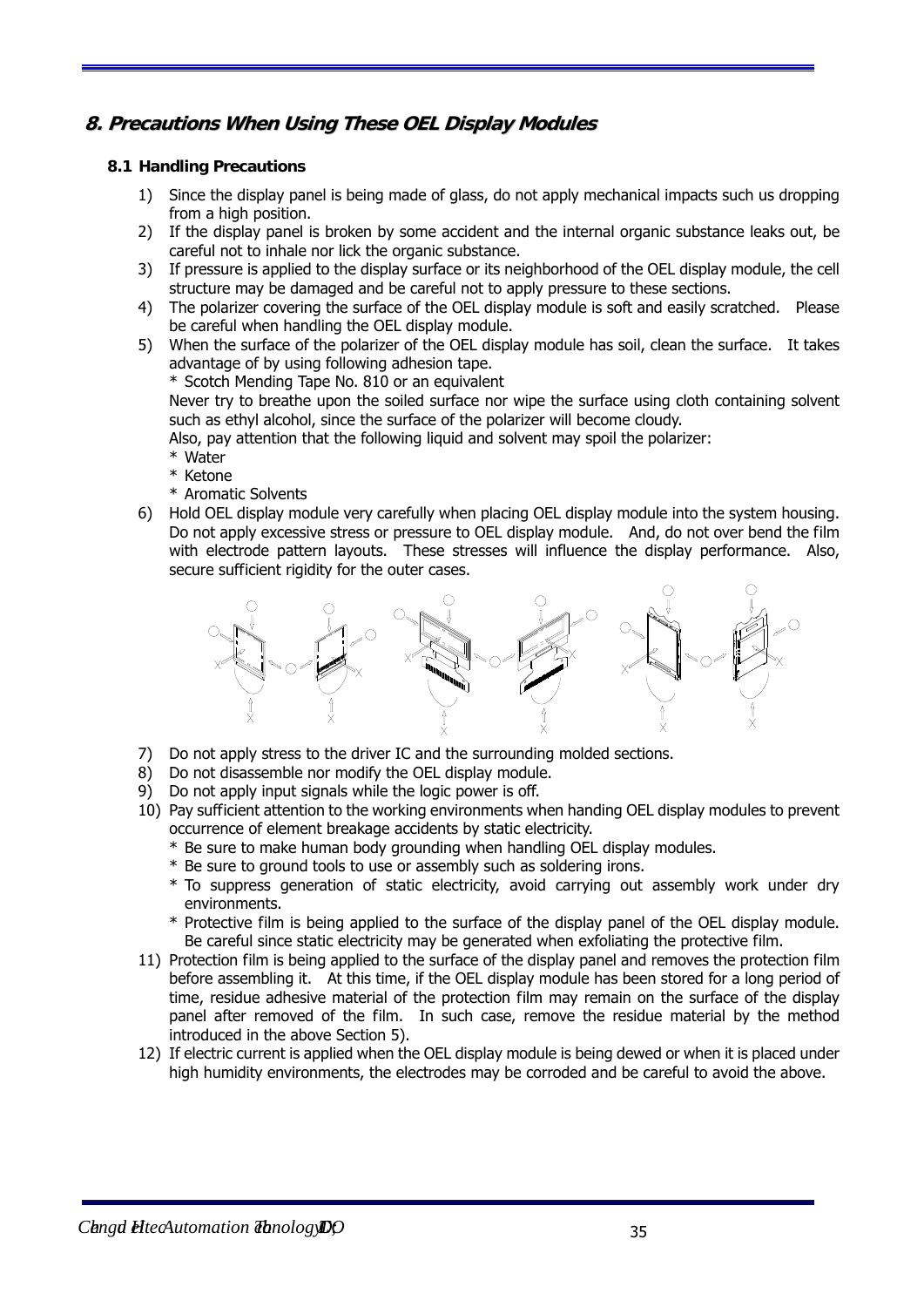# **8.2 Storage Precautions**

- 1) When storing OEL display modules, put them in static electricity preventive bags avoiding exposure to direct sun light nor to lights of fluorescent lamps. and, also, avoiding high temperature and high humidity environment or low temperature (less than  $0^{\circ}$ C) environments. (We recommend you to store these modules in the packaged state when they were shipped from technology Inc.) At that time, be careful not to let water drops adhere to the packages or bags nor let dewing occur with them.
- 2) If electric current is applied when water drops are adhering to the surface of the OEL display module, when the OEL display module is being dewed or when it is placed under high humidity environments, the electrodes may be corroded and be careful about the above.

## **8.3 Designing Precautions**

- 1) The absolute maximum ratings are the ratings which cannot be exceeded for OEL display module, and if these values are exceeded, panel damage may be happen.
- 2) To prevent occurrence of malfunctioning by noise, pay attention to satisfy the V<sub>IL</sub> and V<sub>IH</sub> specifications and, at the same time, to make the signal line cable as short as possible.
- 3) We recommend you to install excess current preventive unit (fuses, etc.) to the power circuit ( $V_{\text{DD}}$ ). (Recommend value: 0.5A)
- 4) Pay sufficient attention to avoid occurrence of mutual noise interference with the neighboring devices.
- 5) As for EMI, take necessary measures on the equipment side basically.
- 6) When fastening the OEL display module, fasten the external plastic housing section.
- 7) If power supply to the OEL display module is forcibly shut down by such errors as taking out the main battery while the OEL display panel is in operation, we cannot guarantee the quality of this OEL display module.
- 8) The electric potential to be connected to the rear face of the IC chip should be as follows: SH1106 \* Connection (contact) to any other potential than the above may lead to rupture of the IC.

#### **8.4 Precautions when disposing of the OEL display modules**

1) Request the qualified companies to handle industrial wastes when disposing of the OEL display modules. Or, when burning them, be sure to observe the environmental and hygienic laws and regulations.

### **8.5 Other Precautions**

- 1) When an OEL display module is operated for a long of time with fixed pattern may remain as an after image or slight contrast deviation may occur. Nonetheless, if the operation is interrupted and left unused for a while, normal state can be
	- restored. Also, there will be no problem in the reliability of the module.
- 2) To protect OEL display modules from performance drops by static electricity rapture, etc., do not touch the following sections whenever possible while handling the OEL display modules. \* Pins and electrodes
	- \* Pattern layouts such as the FPC
- 3) With this OEL display module, the OEL driver is being exposed. Generally speaking, semiconductor elements change their characteristics when light is radiated according to the principle of the solar battery. Consequently, if this OEL driver is exposed to light, malfunctioning may occur.
	- \* Design the product and installation method so that the OEL driver may be shielded from light in actual usage.
	- \* Design the product and installation method so that the OEL driver may be shielded from light during the inspection processes.
- 4) Although this OEL display module stores the operation state data by the commands and the indication data, when excessive external noise, etc. enters into the module, the internal status may